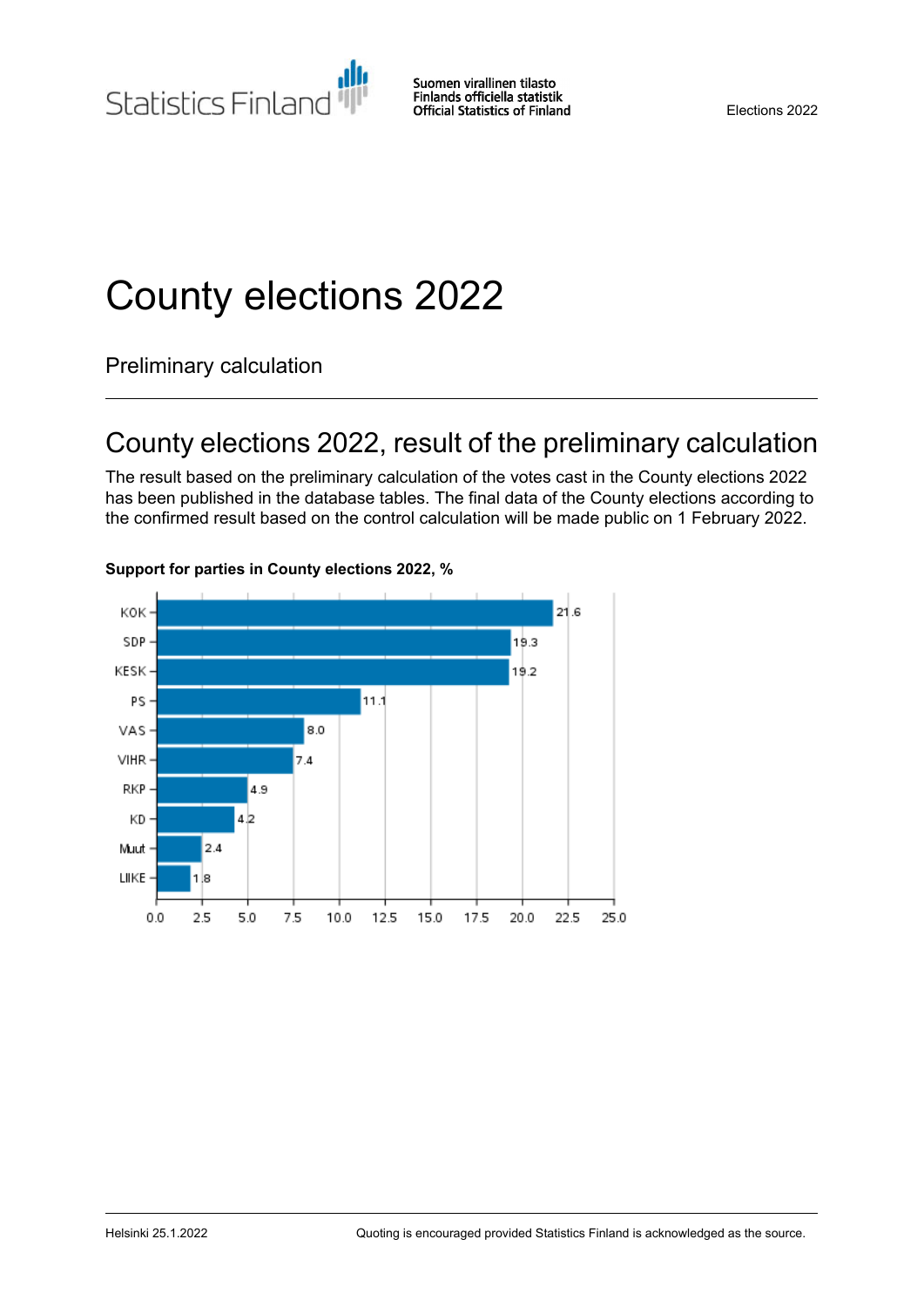## Contents

| County elections, quality description. |  |
|----------------------------------------|--|
|----------------------------------------|--|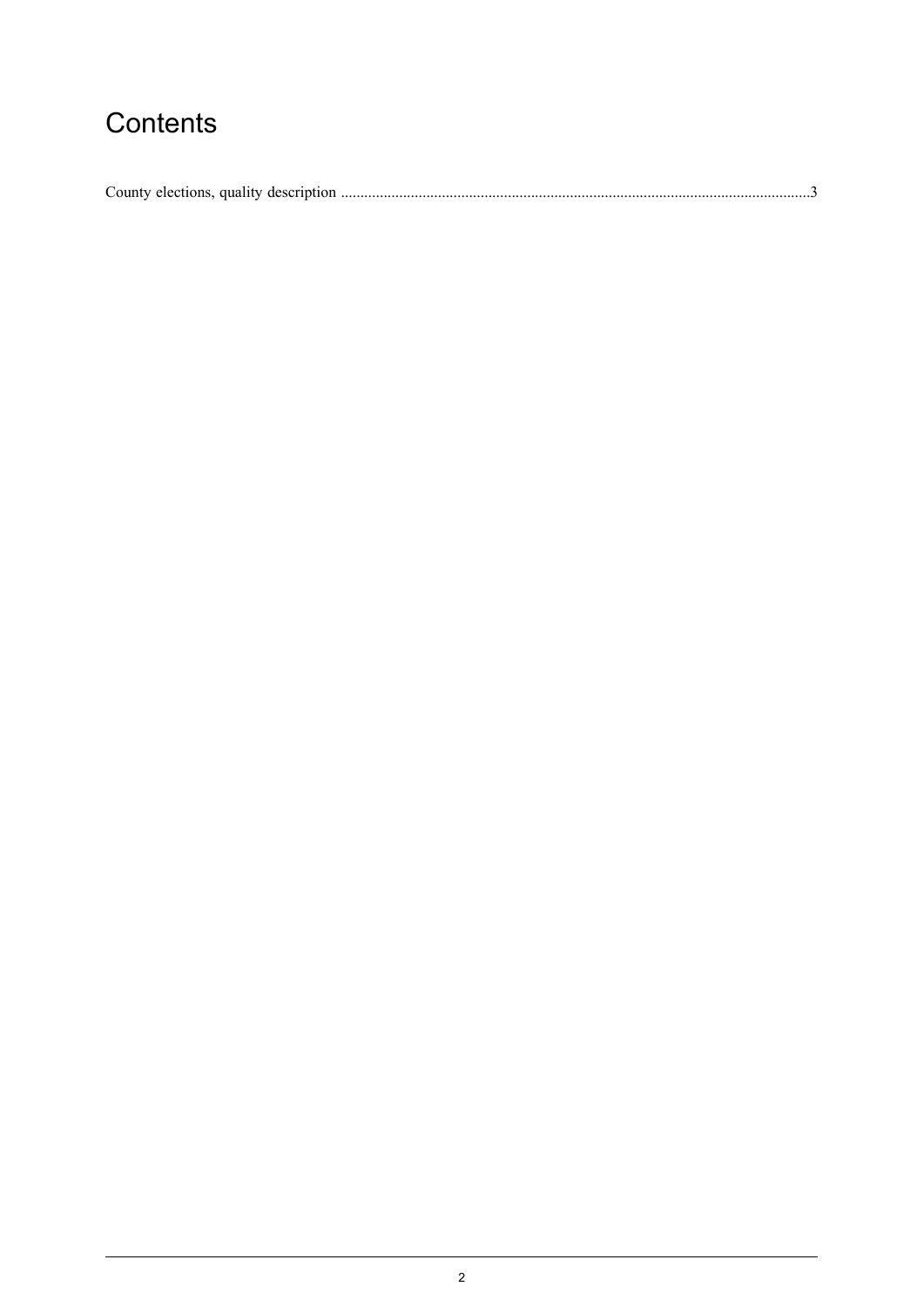## <span id="page-2-0"></span>County elections, quality description

## 1. Relevance of statistical information

## **1.1 Summary of the information content of statistics**

Statistics Finland produces official statistics on the county elections containing key data on the candidates, elected councillors, those entitled to vote, those who voted and support gained by the parties. Statistics Finland's statistics pages on county elections also contain analyses on the backgrounds of the candidates and elected councillors and on those who voted, database tables (most detailed level: voting district).

## **1.2 Essential concepts**

## *General*

According to the health and social services reform (HE 241/2020), 21 wellbeing services counties are established in Mainland Finland.

The legislation concerning wellbeing services counties entered into force on 1 July 2021.

According to Section 8 of the Election Act, a municipality forms one voting district unless it needs to be divided into several voting districts. There are no more exact stipulations on the size or population of the voting districts in the Election Act. The council decides on voting districts.

The voting district division that takes effect on 1 January 2022 and that is based on the voting district division decisions notified by municipalities to the Digital and Population Data Services Agency by 31 August 2021 is followed in the 2022 county elections.

The City of Helsinki is not a wellbeing services county and does not belong to any wellbeing services county, so county elections are not held there.

In the county elections to be held on 23 January 2022, the number of municipalities belonging to the 21 wellbeing services counties is 292 in Mainland Finland.

In Section 7 of the Act on implementing the reform of health, social and rescue services and the related legislation (616/2021, Chapter 2, Sections 6 and 7) the wellbeing services counties are:

- 1. The wellbeing services county of East Uusimaa, which consists of the following municipalities in the region of Uusimaa: Askola, Lapinjärvi, Loviisa, Myrskylä, Porvoo, Pukkila, and Sipoo;
- 2. The wellbeing services county of Central Uusimaa, which consists of the following municipalities in the region of Uusimaa: Hyvinkää, Järvenpää, Nurmijärvi, Mäntsälä, Tuusula, and Pornainen;
- 3. The wellbeing services county of West Uusimaa, which consists of the following municipalities in the region of Uusimaa: Espoo, Hanko, Inkoo, Karkkila, Kauniainen, Kirkkonummi, Lohja, Raasepori, Siuntio, and Vihti;
- 4. The wellbeing services county of Vantaa and Kerava, which consists of the cities of Vantaa and Kerava in the region of Uusimaa;
- 5. The wellbeing services county of Southwest Finland, which consists of the municipalities in the region of Southwest Finland;
- 6. The wellbeing services county of Satakunta, which consists of the municipalities in the region of Satakunta;
- 7. The wellbeing services county of Kanta-Häme, which consists of the municipalities in the region of Kanta-Häme;
- 8. The wellbeing services county of Pirkanmaa, which consists of the municipalities in the region of Pirkanmaa;
- 9. The wellbeing services county of Päijät-Häme, which consists of the municipalities in the region of Päijät-Häme;
- 10. The wellbeing services county of Kymenlaakso, which consists of the municipalities in the region of Kymenlaakso;
- 11. The wellbeing services county of South Karelia, which consists of the municipalities in the region of South Karelia;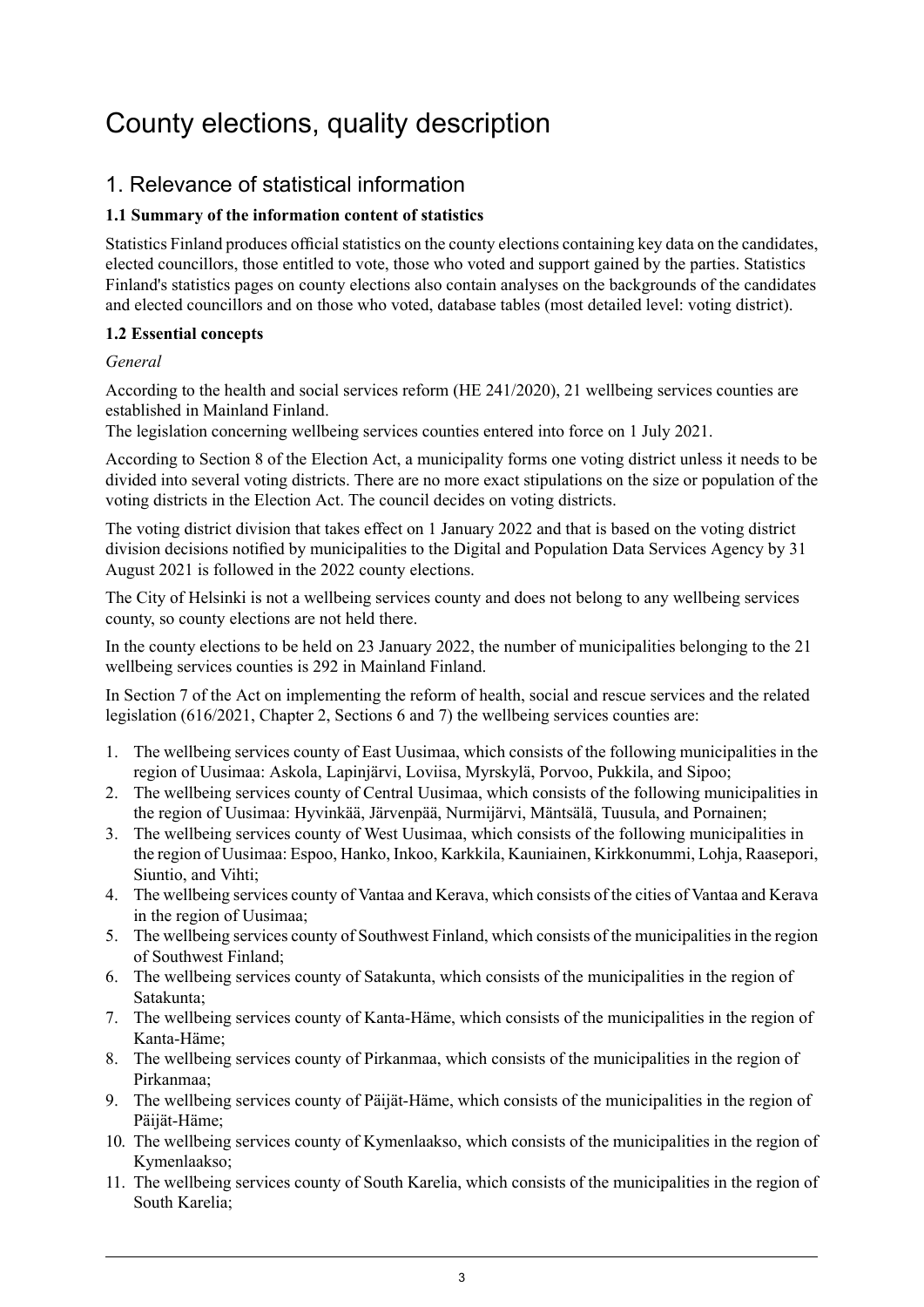- 12. The wellbeing services county of South Savo, which consists of the municipalities in the region of South Savo;
- 13. The wellbeing services county of North Savo, which consists of the municipalities in the region of North Savo;
- 14. The wellbeing services county of North Karelia, which consists of the municipalities in the region of North Karelia;
- 15. The wellbeing services county of Central Finland, which consists of the municipalities in the region of Central Finland;
- 16. The wellbeing services county of South Ostrobothnia, which consists of the municipalities in the region of South Ostrobothnia;
- 17. The wellbeing services county of Ostrobothnia, which consists of the municipalities in the region of Ostrobothnia;
- 18. The wellbeing services county of Central Ostrobothnia, which consists of the municipalities in the region of Central Ostrobothnia;
- 19. The wellbeing services county of North Ostrobothnia, which consists of the municipalities in the region of North Ostrobothnia;
- 20. The wellbeing services county of Kainuu, which consists of the municipalities in the region of Kainuu;
- 21. The wellbeing services county of Lapland, which consists of the municipalitiesin the region of Lapland

The county elections will be held simultaneously with municipal elections starting from 2025. The elections are direct, secret and proportional and the right to vote is equal.

In the county elections the constituency is the wellbeing services county. The highest decision-making power in the wellbeing services county is exercised by the county council, the members and deputy members of which are elected by means of county elections. The term of the council is four years.

However, the first county elections will be held as separate elections on Sunday 23 January 2022. The county election committees will confirm the results of the county elections on 26 January 2022. The term of office of the county councils elected in these elections runs from 1 March 2022 to 31 May 2025 (616/2021, Chapter 2, Section 16).

#### *Legislation on elections*

The elections are conducted in accordance with the Election Act in force. (Election Act in force http://www.finlex.fi/en/laki/kaannokset/1998/en19980714), more details on the Ministry of Justice's web pages www.vaalit.fi (=> election data => legislation) and www.finlex.fi, Election Act (714/1998).

Act on wellbeing services counties (611/2021): Section 23 County elections, Section 24 Number of councillors, Section 25 Deputy councillors, Section 28 Right to vote in county elections and the right to vote in a referendum in a wellbeing services county, Section 31 Referendum in a wellbeing services county, Section 76 General eligibility, Section 77 Eligibility to a county council.

## HE 241/2020

#### *Election provisions in other legislation:*

Act on local government structures (1698/2009), Act on division into counties and regions (614/2021), Act on organising healthcare, social welfare and rescue services in the Region of Uusimaa (615/2021), Act on implementing the reform of health, social and rescue services and the related legislation (616/2021).

#### *The main principles of holding elections*

All elections in Finland are held according to the following principles: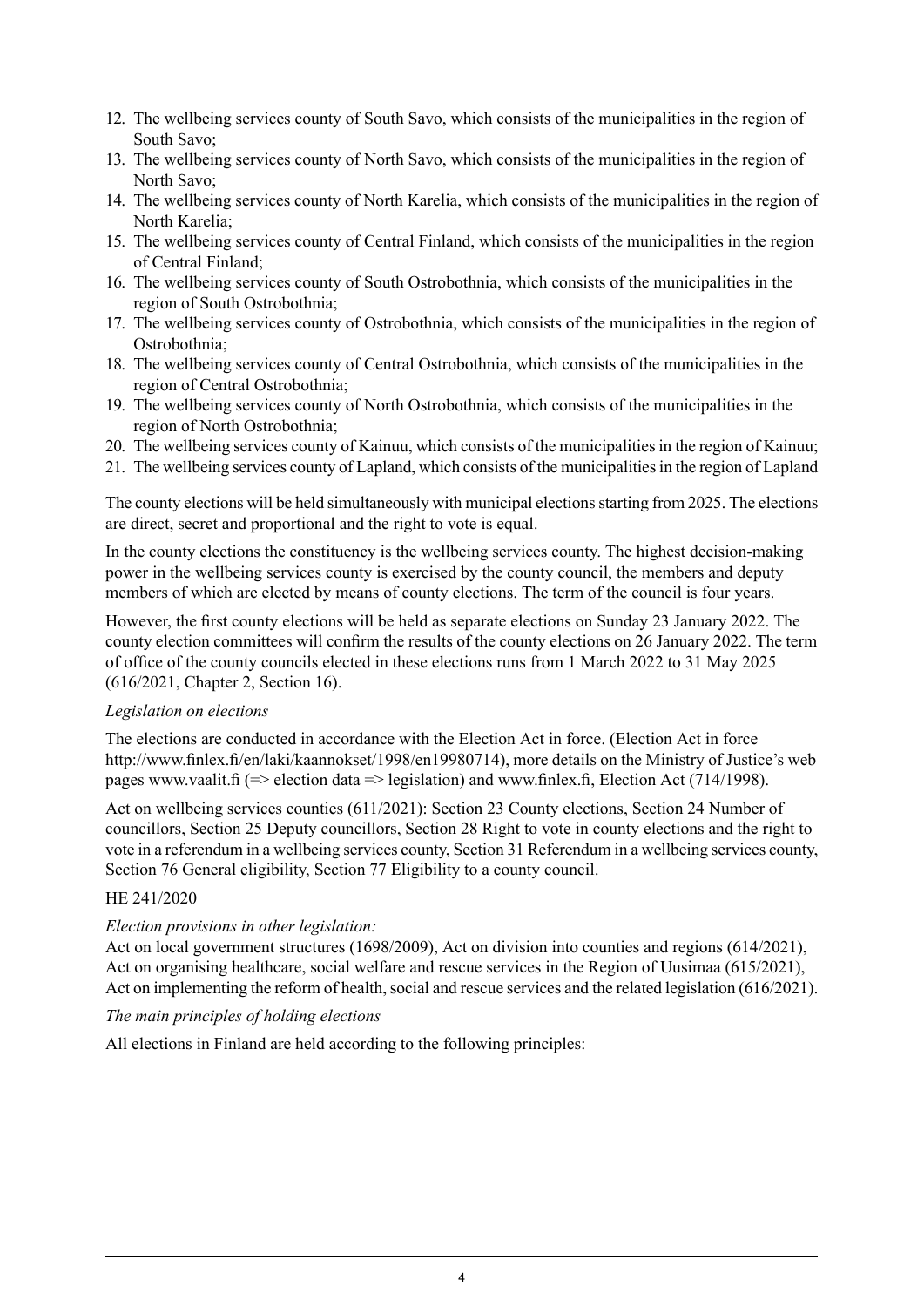- **The elections are direct.** Electors (those entitled to vote) vote direct for the persons they want to be elected.
- **The elections are proportional.** In proportional elections each party (or other group) gains seats in relation to the votes cast for it compared with the votes cast for other groups (not in presidential elections).
- **The elections are secret.** Secrecy of the ballot means that neither the election authorities nor anyone else get to know for whom voters have cast their votes or whether they have returned an empty ballot. By contrast, the information on whether a person entitled to vote has exercised his/her right, i.e. actually voted, is not covered by the secret of the ballot.
- **The right to vote is universal and equal.** Universal franchise meansthat the right to vote only depends on requirements which citizens usually fulfil. Equal franchise means that every person entitled to vote has an equal right to influence the election results. In general elections everybody has one vote.
- **Voting is personal**. The right to vote may not be used through an agent.
- **Voting must take place in front of election authorities.** An exception is postal voting that does not take place in front of election authorities. In postal voting, the voter needs to have two witnesses who attest, by their signatures, that voting has taken place in such a manner that election secrecy has been preserved and electoral freedom respected while voting.
- **The Finnish election system is a combination of voting for individuals and parties**, where a vote goes to both a party and a person (not in presidential elections).

The election day for the first county elections is Sunday 23 January 2022. The county election committees will confirm the results of the county elections on 26 January 2022.

The county elections are proportional, open list elections in the same way as the municipal elections. Proportional elections mean that a party gains seats in the elected organ, in this case the county council, in proportion to the votes cast for it in the elections. If a party gains around 20 per cent of the votes cast, it should also gain around 20 per cent of the seats. Proportionality is implemented also in the county elections with the so-called d'Hondt method, which is also used in the parliamentary elections, municipal elections and the European parliament elections.

In county elections the constituency is the wellbeing services county. The candidates are nominated for the entire wellbeing services county, voters only vote for the candidates in their own wellbeing services county and the result is calculated for each wellbeing services county.

The highest decision-making power in the wellbeing services county is exercised by the county council, the members and deputy members of which are elected by means of county elections. The effective day for defining the population of the wellbeing services county determining the size of a county council is 31 August 2021 (616/2021, Chapter 2, Section 16). The term of office of the council is four years; the term of office of the county council will start on 1 March 2022.

Each county council decides its size, but the Act on wellbeing services counties stipulates that at least 59 councillors are elected in the smallest counties and at least 89 councillors in the largest ones.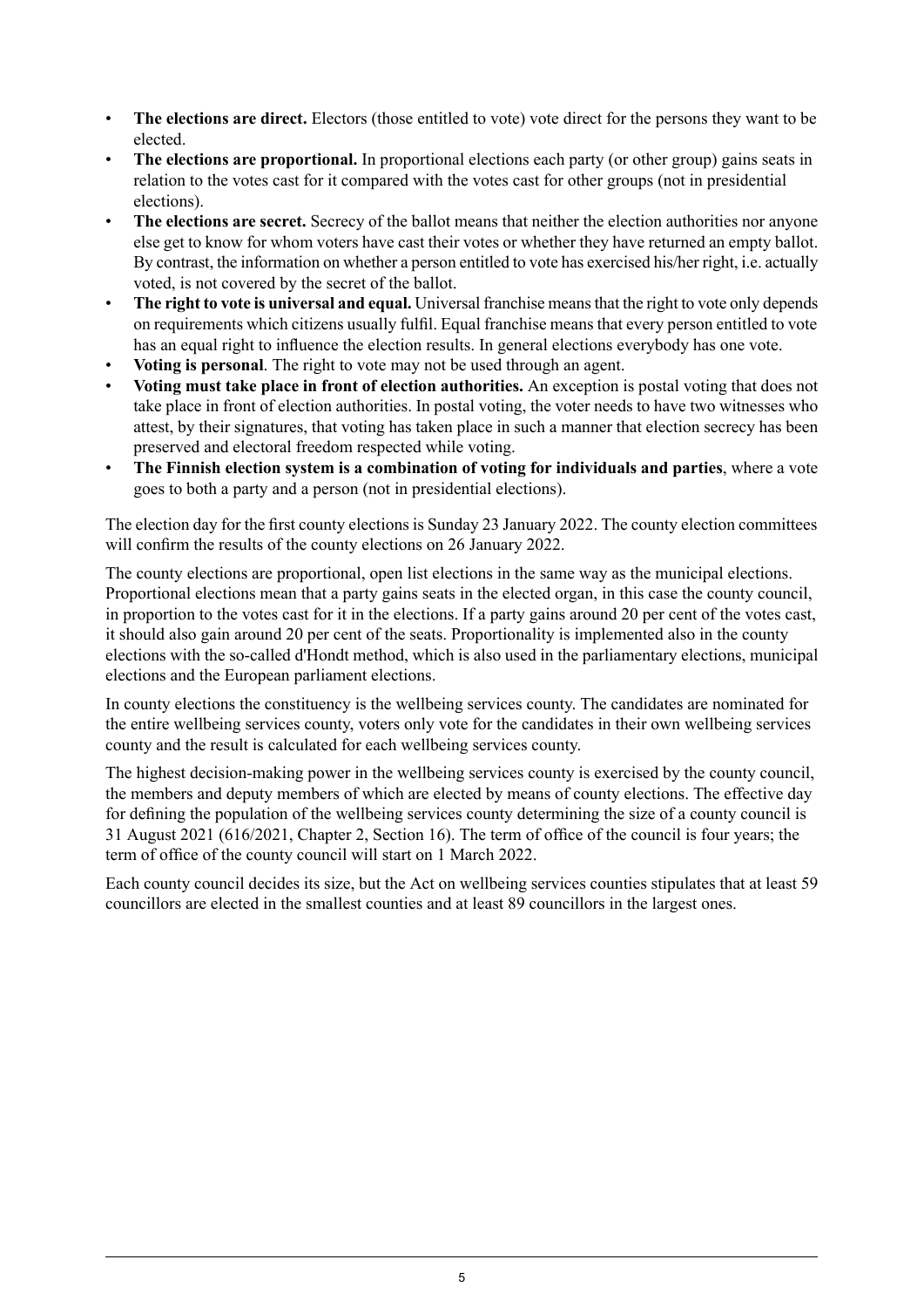**According to theinformation in the population information system on 31 August2021, the numbers of county councillors elected in the 2022 county elections in each wellbeing services county are as follows:**

| <b>Wellbeing services county</b> | <b>Councillors</b> |
|----------------------------------|--------------------|
| Central Ostrobothnia             | 59                 |
| Kainuu                           | 59                 |
| East Uusimaa                     | 59                 |
| South Karelia                    | 59                 |
| South Savo                       | 59                 |
| Kymenlaakso                      | 59                 |
| North Karelia                    | 59                 |
| Kanta-Häme                       | 59                 |
| Ostrobothnia                     | 59                 |
| Lapland                          | 59                 |
| South Ostrobothnia               | 59                 |
| Central Uusimaa                  | 69                 |
| Päijät-Häme                      | 69                 |
| Satakunta                        | 69                 |
| North Savo                       | 69                 |
| <b>Central Finland</b>           | 69                 |
| Vantaa and Kerava                | 69                 |
| North Ostrobothnia               | 79                 |
| West Uusimaa                     | 79                 |
| Southwest Finland                | 79                 |
| Pirkanmaa                        | 79                 |
|                                  |                    |

## *Right to vote and eligibility*

The right to vote in county elections is determined in the same way as in municipal elections: every person that has reached the age of 18 years no later than on election day of the election is entitled to vote provided that they are

- 1. Citizens of Finland or another Member State of the European Union or of Iceland and Norway and whose municipality of residence is a municipality in the wellbeing services county in question on the 51st day before the election day; or
- 2. Citizens of some other countries whose municipality of residence is a municipality in the wellbeing services county in question on the 51st day before the election day and who have had a municipality of residence in Finland for an uninterrupted period of two years calculated from the 51st day before the election day; or
- 3. Persons employed by the EU or an international organisation in Finland and family members of such persons whose municipality of residence is a municipality in the wellbeing services county in question on the 51st day before the election day, provided that their data have upon their request been registered in the Finnish Population Information System and they have notified to the Digital and Population Data Services Agency of their willingness to exercise the right to vote in the county elections in writing no later than 52 days before the election day.

Amendment to the Election Act (939/2017), which allows voting by post for Finnish citizens not resident in Finland *(NB no right to vote in county or municipal elections)* and other voters staying abroad at the time of the elections came into force on 1 November 2018. Persons entitled to vote resident abroad or staying abroad during the elections can vote by post from abroad. Postal voting was used for the first time in the 2019 Parliamentary elections and after that in the 2019 European Parliament elections.

*Voting register*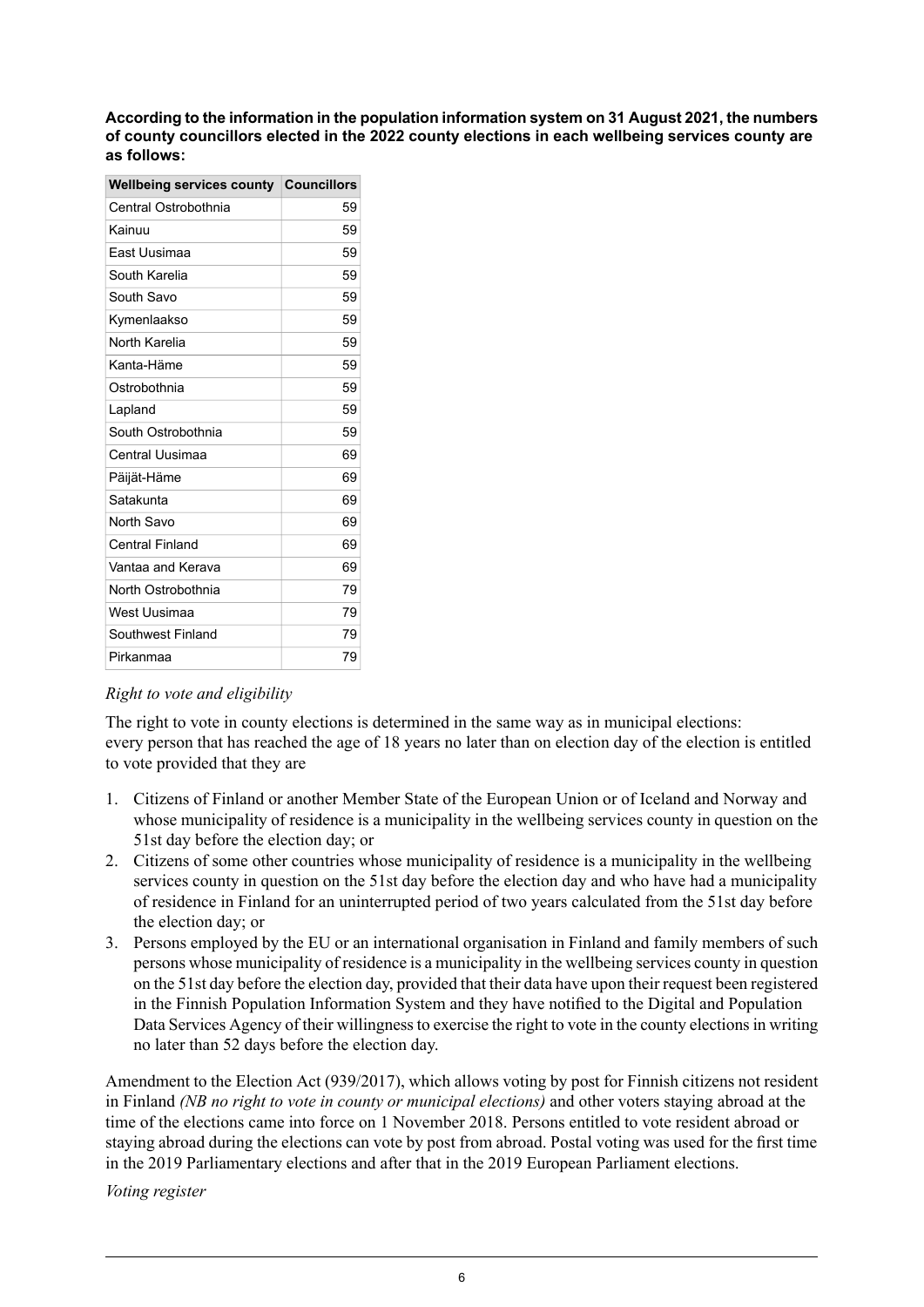The Digital and Population Data Services Agency compiles a register of persons entitled to vote (voting register) 46 days (8 December 2021) before the election day. The voting register includes the data on each person entitled to vote (name, personal identity code, municipality of residence and polling station on the election day) included in the Population Information System 51 days(3 December 2021) before the election day.

The voting register is publicly available 41 days (13 December 2021) before the election day. In addition, everyone in the register is sent a notice of their right to vote (card of information) not later than 24 days (30 December 2021) before the election day. The card states among other things the election day, the days for advance voting, the address of the polling station of the recipient and the addresses and telephone numbers of the election authorities. The voting register is later used to print out electoral rolls for the polling stations on the election day. Claims for correction of the register have to be submitted to the local register offices not later than 16 days(7 January 2022) before the election day and the Digital and Population Data Services Agency will decide the claims not later than 13 days (10 January 2022) before the election day.

The voting register becomes legally valid at noon 12 days prior to the election day, that is, on Tuesday 11 January 2022 at noon.

## *Voting*

Persons with a right to vote can vote either 1) during advance voting, or 2) on the election Sunday (23 January 2022).

Advance votesin Finland (12 to 18 January 2022) are cast in general advance polling stations, in institutions and at voters' home under certain conditions. Each municipality has at least one general advance polling station. The largest municipalities usually have several general advance polling stations. Usually, the advance polling station is open on all seven days of advance voting.

Advance votes abroad (12 to 15 January 2022) are cast at Finnish embassies and their trade missions and Finnish vessels. General advance polling stations abroad are the Finnish embassies and their trade missions specified in a Government decree. Each person entitled to vote can vote in advance in general advance polling stations in Finland and abroad at Finnish embassies. Anyone entitled to vote in county elections can cast their vote at embassies regardless of which country or municipality the person lives in. Thus, for example, persons entitled to vote that are on holiday or working on a posting abroad can cast their vote at embassies.

On the election day an enfranchised person may vote only in the polling station of his or her own voting district. A voter need not give grounds for advance voting, but may freely choose between voting in advance or voting on the election day. Advance voting commences on the 11th day (12 January 2022) and ends abroad on the 8th day (15 January 2022) and in Finland on the 5th day (15 January 2022) before the election day.

## *Special position of the City of Helsinki*

The City of Helsinki is not a wellbeing services county and does not belong to any wellbeing services county, so county elections are not held there. Persons entitled to vote in other municipalities may, however, vote in the county elections in general advance polling stations and institutional polling stations in the City of Helsinki.

## *Calculation of the results of the county elections*

The counting of votes in the county elections is carried out in the same way as in the municipal elections.

The advance votes of the county elections are counted and the checking of votes on the election day is carried out by the central election committee of each municipality. Once the count has been completed, each central election committee informs the county election committee of the votes cast for each candidate and for each party, electoral alliance and joint electoral list, and of the numbers of invalid votes in the municipality and the committee, having received the notification from all municipalities in the wellbeing services county, will confirm the result of the county elections in the wellbeing services county in accordance with them.

*Determination of the election results*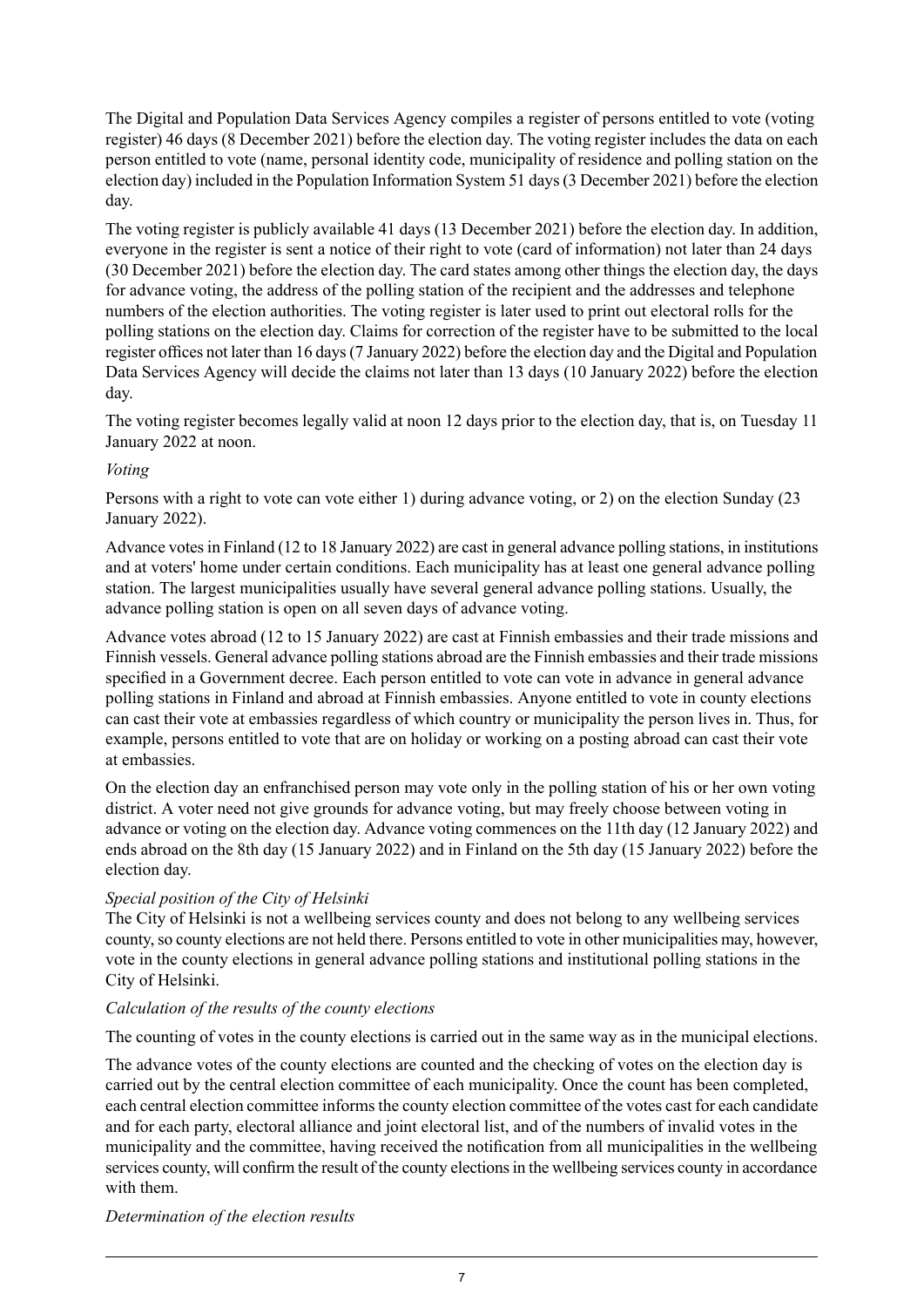The so-called d'Hondt method is used to determine the election results. Thus, in the first stage of the calculation the total number of votes of each group, i.e.

- A (single) party not belonging to an electoral alliance,
- An electoral alliance,
- A joint list, and
- A constituency association not belonging to a joint list,

is counted. Parties which have formed an electoral alliance are thus treated as a single group, as are constituency associations not belonging to a joint list. In the second stage of the calculation the candidates in each group are ranked in the order of their personal number of votes. In the third stage each candidate is accorded a comparative index, i.e. the candidate who has received most personal votes is accorded an index which equals the total number of votes of the group, the second best candidate half of that, the third best a third, the fourth best a fourth, and so on. In *the final stage* all candidates within the wellbeing services county are listed in order from best to worst according to their comparative index, and the representatives elected from the wellbeing services county are chosen from this list*.*

## *Eligibility and nomination of candidates*

## *Eligibility*

A person is eligible to stand as a candidate in county elections if they

- 1. are domiciled in the wellbeing services county in question (their municipality of residence belongs to the wellbeing services county in question),
- 2. have the right to vote in the county elections in some wellbeing services county, and
- 3. are not without legal capacity.

A resident of a wellbeing services county is a person who has a municipality of residence in the wellbeing services county as intended in the Municipality of Residence Act (201/1994).

Provisions on the restrictions on candidate eligibility are laid down in section 77 of the Act on wellbeing services counties:

"Eligible for election to a county council are not:

- 1. central government officials who perform supervisory tasks directly concerning a wellbeing services county;
- 2. persons employed by a wellbeing services county who work in a senior position within an area of responsibility of the county executive or a board or in an unincorporated county enterprise, or in another comparable position of responsibility;
- 3. persons employed by a corporate entity or foundation under the control of a wellbeing services county who, in terms of their position, are comparable to persons employed by a wellbeing services county as referred to in paragraph 2;
- 4. persons employed by a joint county for wellbeing services, of which the wellbeing services county in question is a member, who, in terms of their position, are comparable to persons employed by a wellbeing services county as referred to in a paragraph 2.

However, persons in the employment relationships referred to above are eligible for election as county councillors, if this employment relationship ends before the county councillors' term begins."

As a rule, eligibility is determined in the same schedule as the person's voting municipality, that is, according to the information drawn from the Population Information System 51 days (3 December 2021) prior to the day of the election. If the person changes his or her municipality of residence after that date, his or her eligibility follows with him or her. The legislation has not set a clear deadline for the determination of eligibility of candidates but in practice, candidates' municipality of residence has to be clear at the latest 32 days before the day of the election, when the central election committees handle and decide the additions made to the candidate applications. Decisions on the candidates' municipality of residence are made based on the information in the Population Information System.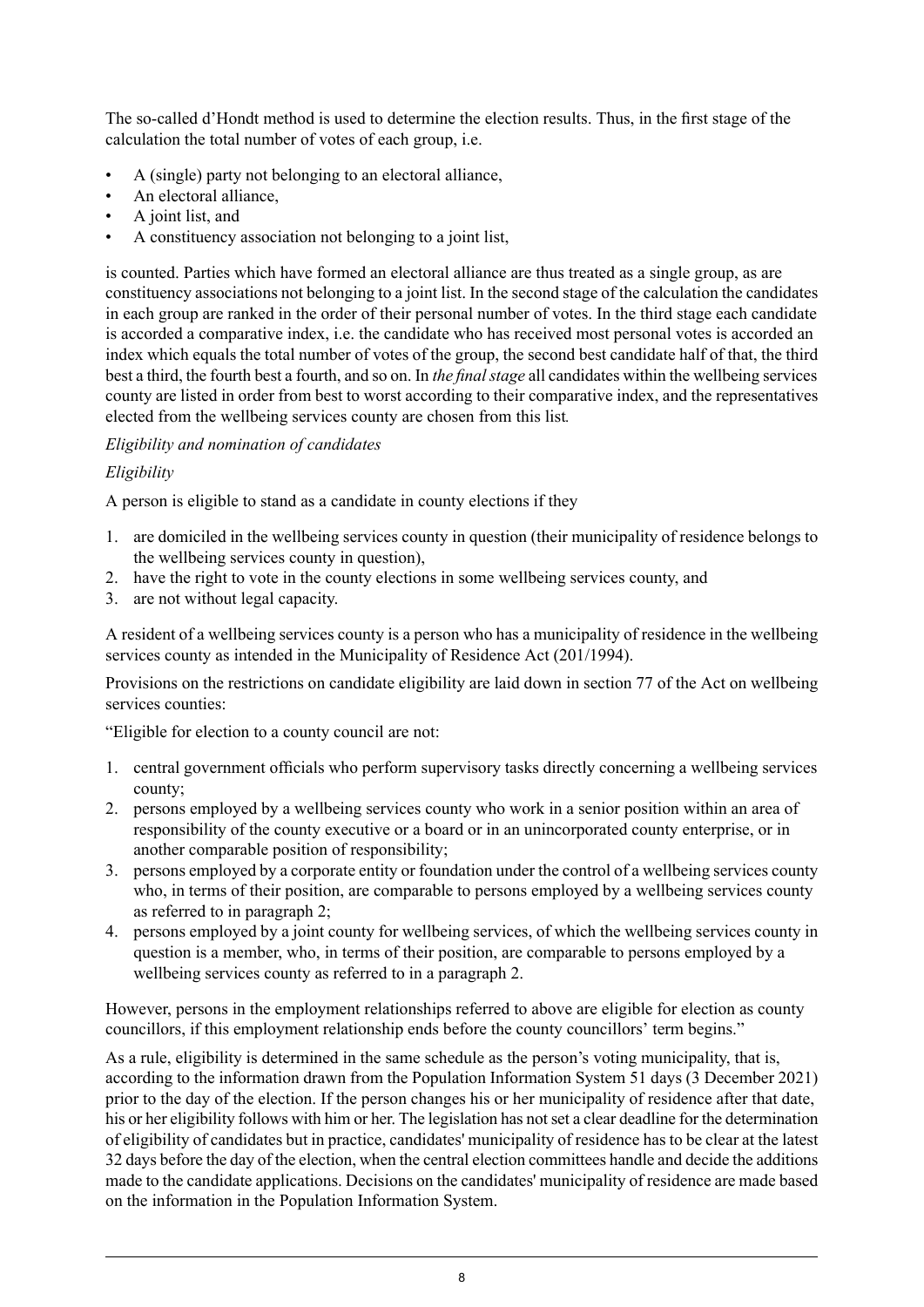### *Nomination of candidates*

In county elections candidates can be nominated by parties and constituency associations recorded in the Party Register. Parties may form electoral alliances and constituency associations may form joint lists. The candidates enter as candidates in the entire wellbeing services county.

The party's candidates are nominated by some party association appointed by the central organisation and notified to the county election committee by the party association operating in the wellbeing services county.

A constituency association can be established by at least 50 persons entitled to vote living in a wellbeing services county.

The maximum length of the list of candidates is 1.25 times the number of councillors elected in the wellbeing services county.

For each candidate, in addition to the number, name and occupation, their municipality of residence is entered in the combined list of candidates.

Political parties and constituency associations submit candidate applications to the county election committee.

### *Wellbeing services counties, municipalities and voting districts*

Municipalities are placed into wellbeing services counties (in Mainland Finland), according to Chapter 2, Section 6 of the health and social welfare reform (HE 241/2020) 21 wellbeing services counties are established in Mainland Finland.

The legislation concerning wellbeing services counties entered into force on 1 July **2021**.

According to Section 8 of the Election Act, a municipality forms one voting district unless it needs to be divided into several voting districts. There are no more exact stipulations on the size or population of the voting districts in the Election Act. The council decides on voting districts.

The voting district division that takes effect on 1 January 2022 and that is based on the voting district division decisions notified by municipalities to the Digital and Population Data Services Agency by 31 August 2021 is followed in the 2022 county elections.

In the county elections held on 23 January 2022, the number of municipalities belonging to the 21 wellbeing services counties is 292 in Mainland Finland.

The valid statistical grouping of municipalities is used in the statistics (Statistics Finland, Municipalities and Regional Divisions Based on Municipalities). In the statistical grouping of municipalities, municipalities are divided by the proportion of the population living in urban settlements and by the population of the largest urban settlement into urban, semi-urban and rural municipalities.

The classification is based on the locality delimitation made once a year and the information on the locality population derived from it.

The concept of urban settlement: An urban settlement is a cluster of dwellings with at least 200 inhabitants. The definition of urban settlement is based on the definitions made by the Finnish Environment Institute with geographic information methods utilising the building and population data of Statistics Finland's 250m x 250m grid data.

- 1. Urban municipalities are those municipalities in which at least 90 per cent of the population lives in urban settlements, or in which the population of the largest urban settlement is at least 15,000.
- 2. Semi-urban municipalities are those municipalities in which at least 60 per cent but less than 90 per cent of the population lives in urban settlements, or in which the population of the largest urban settlement is at least 4,000 but less than 15,000.
- 3. Rural municipalities are those municipalities in which less than 60 per cent of the population lives in urban settlements, and in which the population of the largest urban settlement is less than 15,000, as well as those municipalities in which at least 60 per cent but less than 90 per cent of the population lives in urban settlements, and in which the population of the largest urban settlement is less than 4,000.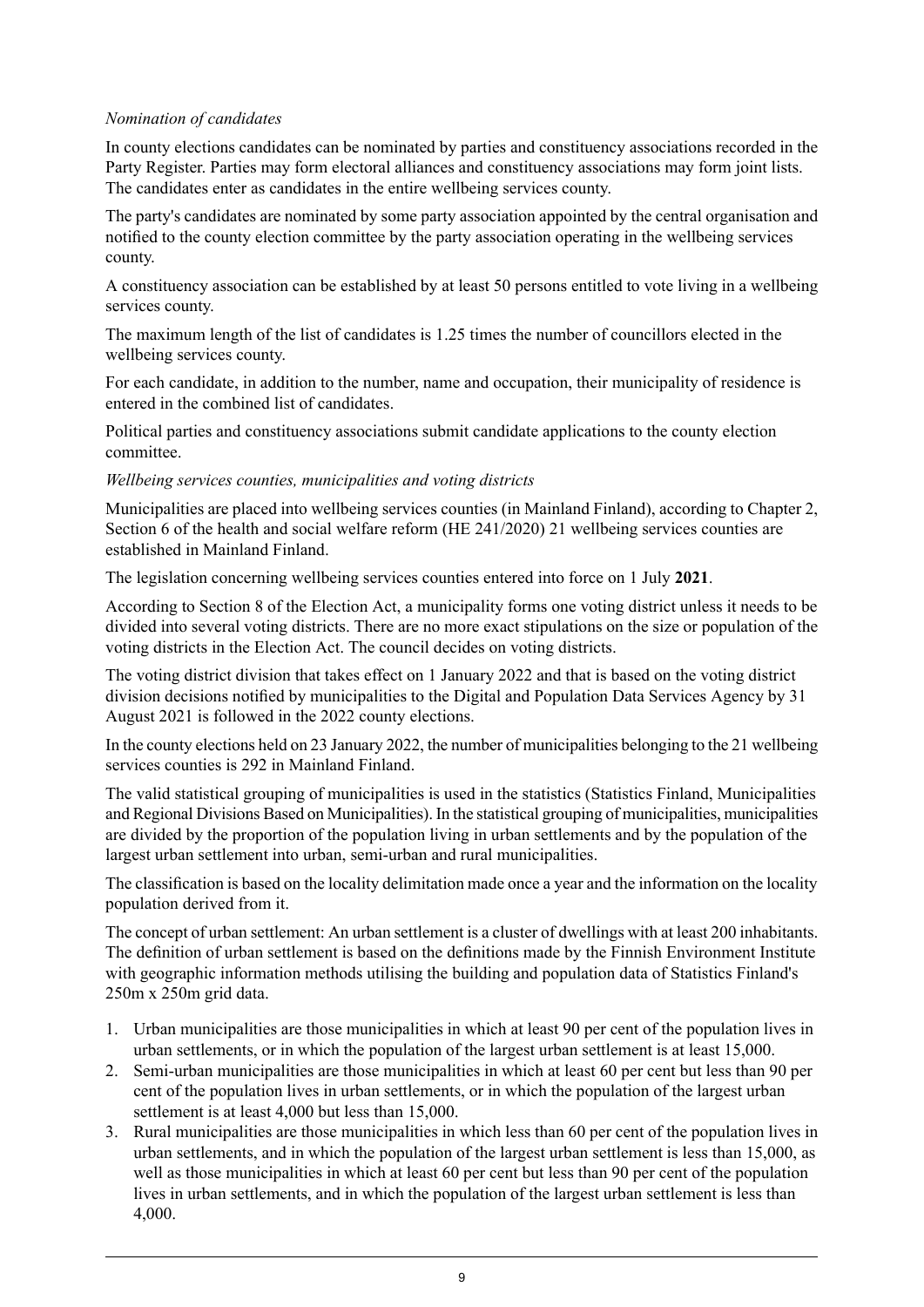## *Classifications used*

Statistics Finland's classification of municipalities, wellbeing services county, municipality, voting district, party (entered in the Party Register), age and sex of the candidates and elected, country of residence.

*Candidates have been nominated in the County elections 2022 by the following registered parties:*

- The Finnish Social Democratic Party (SDP)
- The Centre Party of Finland (KESK)
- The National Coalition Party (KOK)
- Swedish People's Party in Finland (RKP)
- Christian Democrats in Finland (KD)
- The Greens (VIHR)
- The Left Alliance (VAS)
- The Finns Party (PS)
- The Liberal Party Freedom to choose (LIBE)
- The Pirate Party of Finland (Pirate p.)
- The Animal Justice Party of Finland (EOP)
- The Citizens' Party (KP)
- Blue Reform (SIN)
- Finnish Nation First (SKE)
- Movement Now (LIIKE)
- The Open Party (AP)
- Finnish Communist Party (SKP)
- Crystal Party (KRIP)
- Power Belongs to the People (VKK)

## *Data collection methods and data sources*

Statistics Finland receives basic election data from the Ministry of Justice's election data system, the technical implementation of which is assigned to TietoEVRY.

## **1.3 Acts, decrees and recommendations**

According to the Statistics Act (280/2004, amend. 361/2013), the task of the National Statistical Service is to provide for general use statistics describing social conditions and their development. The Act on Statistics Finland (24.1.1992/48) assigns the task to Statistics Finland.

## 2. Methodological description of the survey

The statistics are based on total data. The basic data of the statistics are based on the Ministry of Justice's election data system consisting of five subsystems. They include: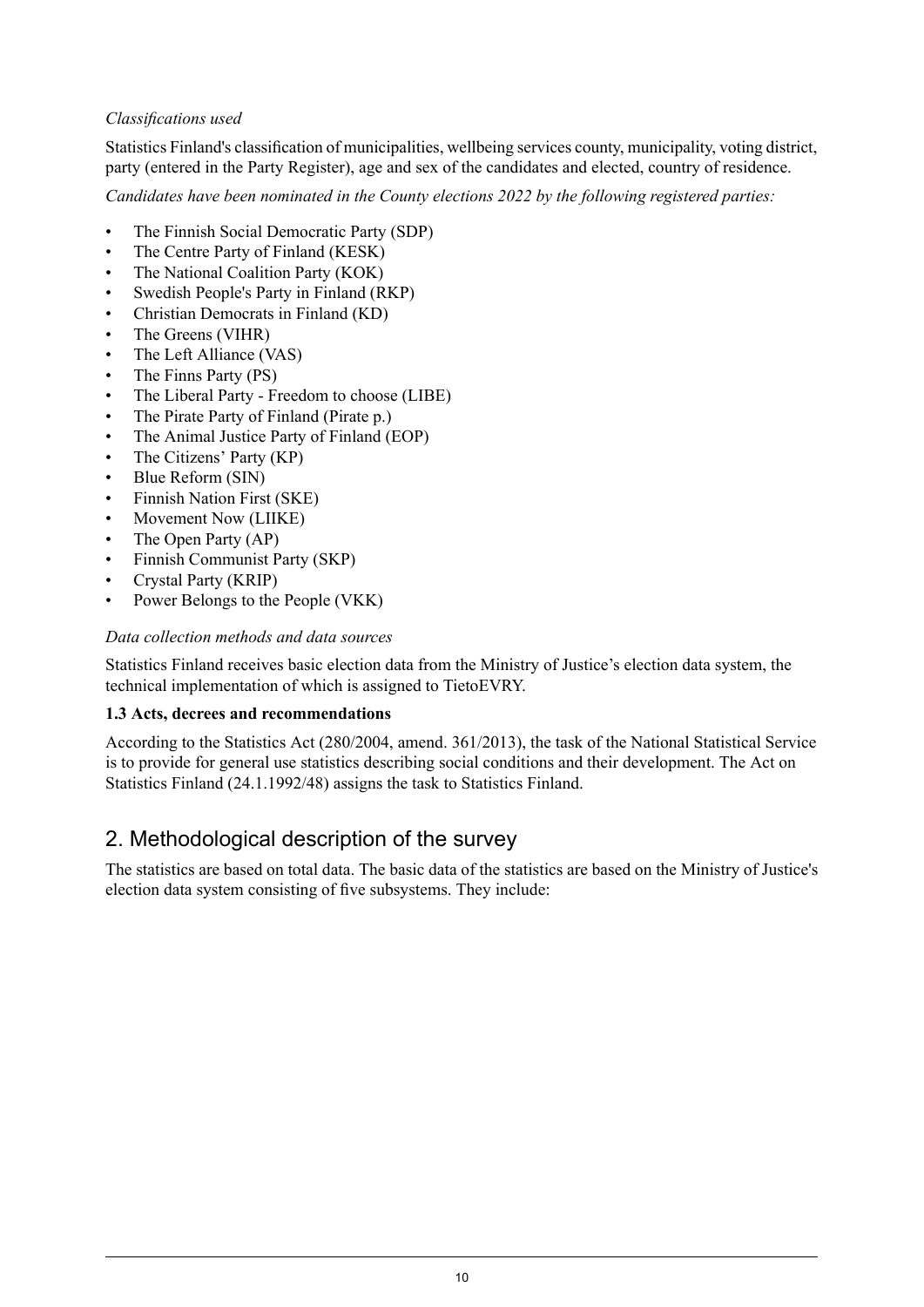- 1. Basic data system that includes, for example, data on division into wellbeing services counties, municipalities and voting districts and election authorities as well as polling stations (polling station register), which include data on general advance polling stations and polling stations on election day;
- 2. Data on parties and candidates (candidate register) in which the following data on each candidate in the elections are entered: name, candidate number, profession, municipality of residence, party/constituency association that has nominated the candidate, and personal identity code. The data on candidates also include the party register;
- 3. Franchise data (voting register), for which data on every person entitled to vote are collected by the Digital and Population Data Services Agency on the 46th day (3 December 2021) prior to the election day. The voting register is formed separately for each election. This register contains certain information on the voters (including the voters' name, identity code, wellbeing services county, municipality of domicile and polling station on election day) asthisinformation appearsin the Population Information System on the 51st day prior to the election day. The voting register gains legal force at 12:00 noon on the 12th day (11 January 2022) prior to the election day. The voting register is in use in the advance polling stations and every person that votes in advance is marked in the register. After the advance voting, electoral rolls for the polling stations on the election day are printed from the register. The voting register can, however, also be used in the polling stations instead of the electoral rolls on the election day. After the election, the data of the voting register are destroyed;
- 4. A centralised result calculation system to which the county elections committees and the central election committees of municipalities submit their results of the elections;
- 5. The result service system (statistical and information service system) by means of which the results of the elections and other statistical data are transmitted to the media and to the Statistics Finland.

Statistics Finland's election data system comprises four election data files: regional file, party file, candidate file and candidate register.

## **Background analysis of candidates and elected councillors and review of voting**

In connection with the election statistics, a background analysis is produced on persons entitled to vote, candidates nominated by the parties and elected representatives. The population of persons entitled to vote is based on the voting register (data drawn from the Population Information System on 3 December 2021) and the candidates on the candidate register of the Ministry of Justice. The background data on the persons combined with these registers are based on statistical data from Statistics Finland such as population, family and employment statistics, and the Register of Completed Education and Degrees. Of the persons entitled to vote only those resident in Finland are included in the review.

The analysis describes the persons entitled to vote, candidates and elected councillors in the wellbeing services county with regard to certain variables. The background data usually relate to the years 2019-2020. More recent data than that have not been available. The person's age is the age on the day of the election in full years.

The background variables used in the analysis are described in the following.

## *Wellbeing services county*

The wellbeing services county used in the analysis is for the candidates the one in which the person stands as a candidate. For those entitled to vote the wellbeing services county is based on the information drawn from the Digital and Population Data Services Agency's Population Information System 51 days prior to the day of the election.

## *Foreign background*

Foreign background is examined by means of two variables, that is, native language or origin. Persons whose native language is not Finnish, Swedish or Sami are regarded by language as coming from a foreign background. Persons whose both parents or the only parent were born abroad are regarded by origin as coming from a foreign background. The data are from the year 2020.

#### *Citizenship*

Nationality refers to being a citizen of a particular country. Citizenship is usually determined at birth, but it can be changed when a person moves to live in another country. A person may also have more than one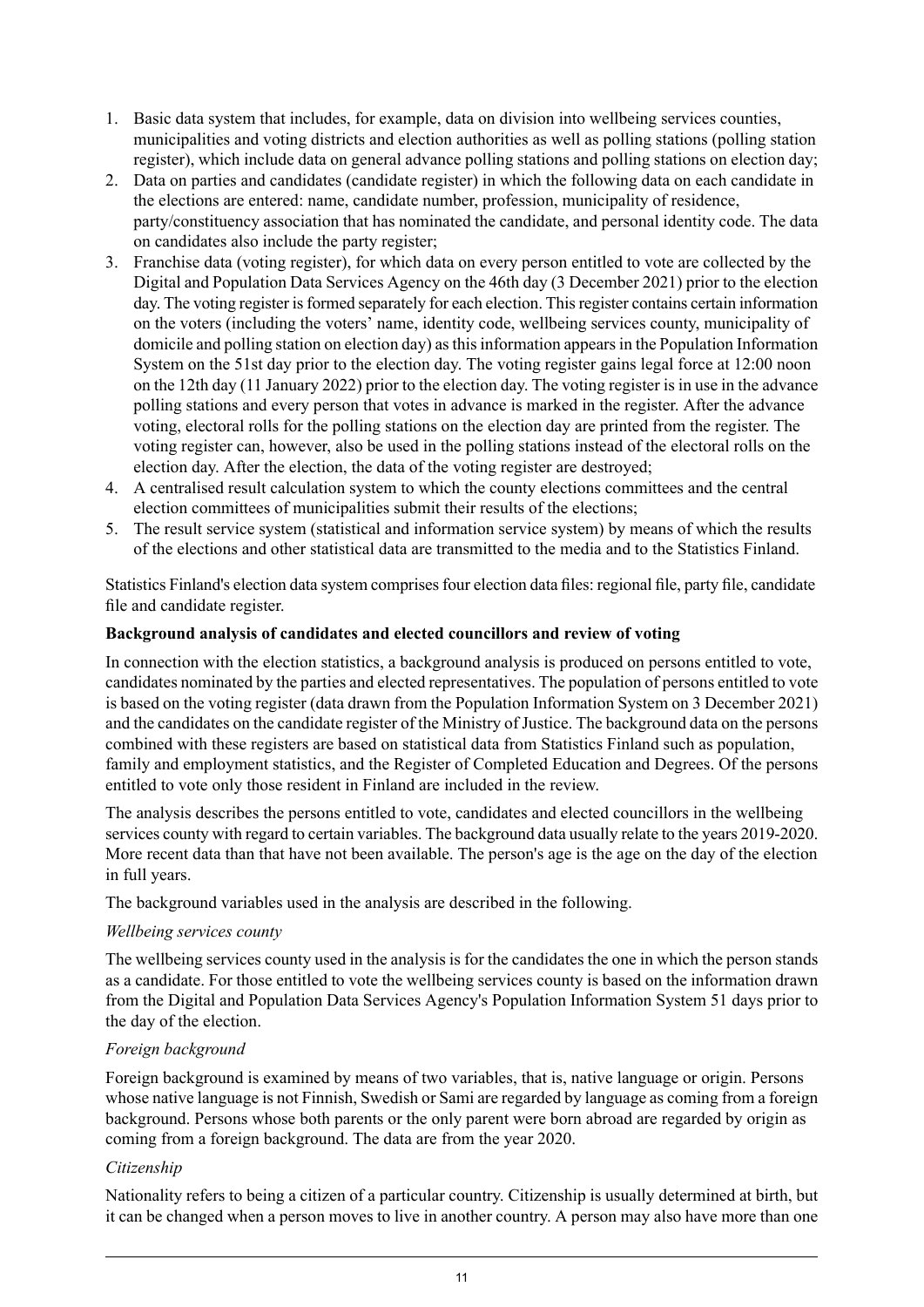nationality (Nationality Act, 2003/359 and Nationality Decree 1985/699). If a person has two nationalities and one of them is Finnish, they will be included in statistics as Finnish nationals. If a foreign national living in Finland has several nationalities, that person will be entered in the statistics as a national of the country on whose passport he or she arrived in the country. Nationality is determined by the country of issue of passport. A person may have several nationalities or no nationality at all. Possession of an alien's passport is also accepted as a nationality.

The data are from the year 2020.

## *Main type of activity*

The concept of main type of activity describes the nature of the person's economic activity. The population is divided by their main type of activity to the active and inactive population. These groups can be further divided into sub-groups. The classification is based on the person's activity during the last week of the year. The main type of activity is based on data derived from different registers.

The classification of main type of activity is as follows:

- employed
- unemployed
- aged 0 to 14
- students, schoolchildren
- pensioners
- conscripts, non-military service men
- other inactive population

The information used in the analysis describes the person's activity during the last week of 2019. Data of person's activity is preliminary.

## *Family status*

In this analysis the population is divided into the following groups by family status:

- Parent of a married/cohabiting family
- Single parent
- Childless couple
- Living alone
- Child living at home
- Other

Parents of a married/cohabiting family include all married and cohabiting persons and partners in a registered partnership, who have their own and/or spouse's children living at home. Childless couples are married/cohabiting persons and partners in a registered partnership who have no children. People living with their own or adopted parent/s having the status of a child are defined as children living at home. The group "Other" includes persons without a family living together with others (for example, a lone mother/father living with the family of their child), homeless persons and institutional population. Persons living alone without a family belong to the group "Living alone".

The data on the person's family status are from the year 2020.

## *Level of education*

Individuals who have completed primary level education have a maximum of nine years of education. These include elementary, intermediate and primary school education.

Those with upper secondary level qualifications have 12 years of education. These qualifications include matriculation examination and initial vocational qualifications attained in three years, which also give general eligibility for further studies at universities and universities of applied sciences.

Further and specialist vocational qualifications are further vocational education. In this review, they have been included in the same category as upper secondary level qualifications.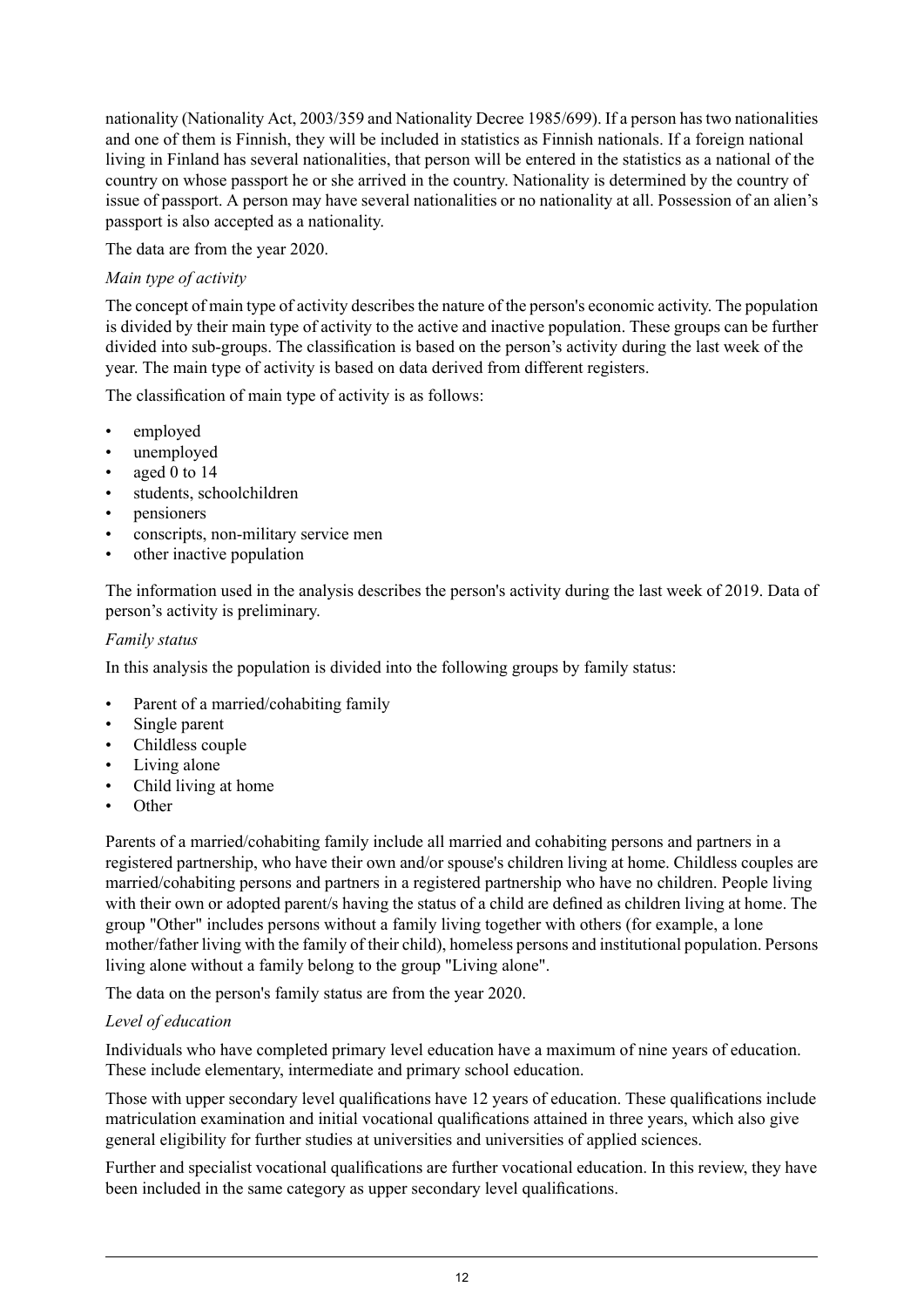Lowest level tertiary education lasts two to three years after upper secondary level education. Such education includes qualifications of a technician engineer, diploma in business and administration, and diploma in nursing completed at educational institutes prior to the reform of the university of applied sciences.

Completion of lower-degree level tertiary education requires three to four years of full-time studies after upper secondary level education. Lower-degree level tertiary education comprises university of applied sciences degrees and lower university degrees.

The completion of a master's degree usually requires five to six years of full-time studying after the upper secondary level. Higher-degree level tertiary education includes higher university of applied sciences degrees, master's degrees and specialist's degrees in medicine, for instance.

A doctoral degree requires the completion of an independent study for publication or a doctoral dissertation. The degrees are academic licentiate or doctoral degrees.

Data on a person's education derive from Statistics Finland's Register of Completed Education and Degrees. The data used in the analysis concern the year 2020.

### *Disposable monetary income*

Disposable money income includes monetary income items and benefitsin kind connected to employment relationships. Money income does not include imputed income items, of which the main one is imputed dwelling income. When current transfers paid are deducted from gross money income, the remaining income is the disposable money income.

The data are from the year 2020.

#### *Median income*

With certain exceptions, all income received as money or a benefit of monetary value is taxable. Certain social benefits, allowances and compensations are not taxable. These are such as child benefits, housing allowances and income support. Taxable are neither grants nor awards received from the general government.

#### *Income subject to state taxation*

With certain exceptions, all income received as money or a benefit of monetary value is taxable. Certain social benefits, allowances and compensations are not taxable. These are such as child benefits, housing allowances and income support. Taxable are neither grants nor awards received from the general government.

#### *Occupation*

Occupation has been examined with the help of the Classification of Occupations 2010, which describes the occupational structure of society.

The data are from the year 2020.

#### *Socio-economic group*

The socio-economic group refers to a person's position in society. The formation of the socio-economic group for a person is based on information on the person's main type of activity, occupation, occupational status and industry.

The used classification of socio-economic groups is as follows:

- Self-employed persons
- Farmers and forestry entrepreneurs
- Self-employed persons, not in agriculture and forestry
- Upper-level employees
- Lower-level employees
- Workers
- Unknown

The data are from the year 2019.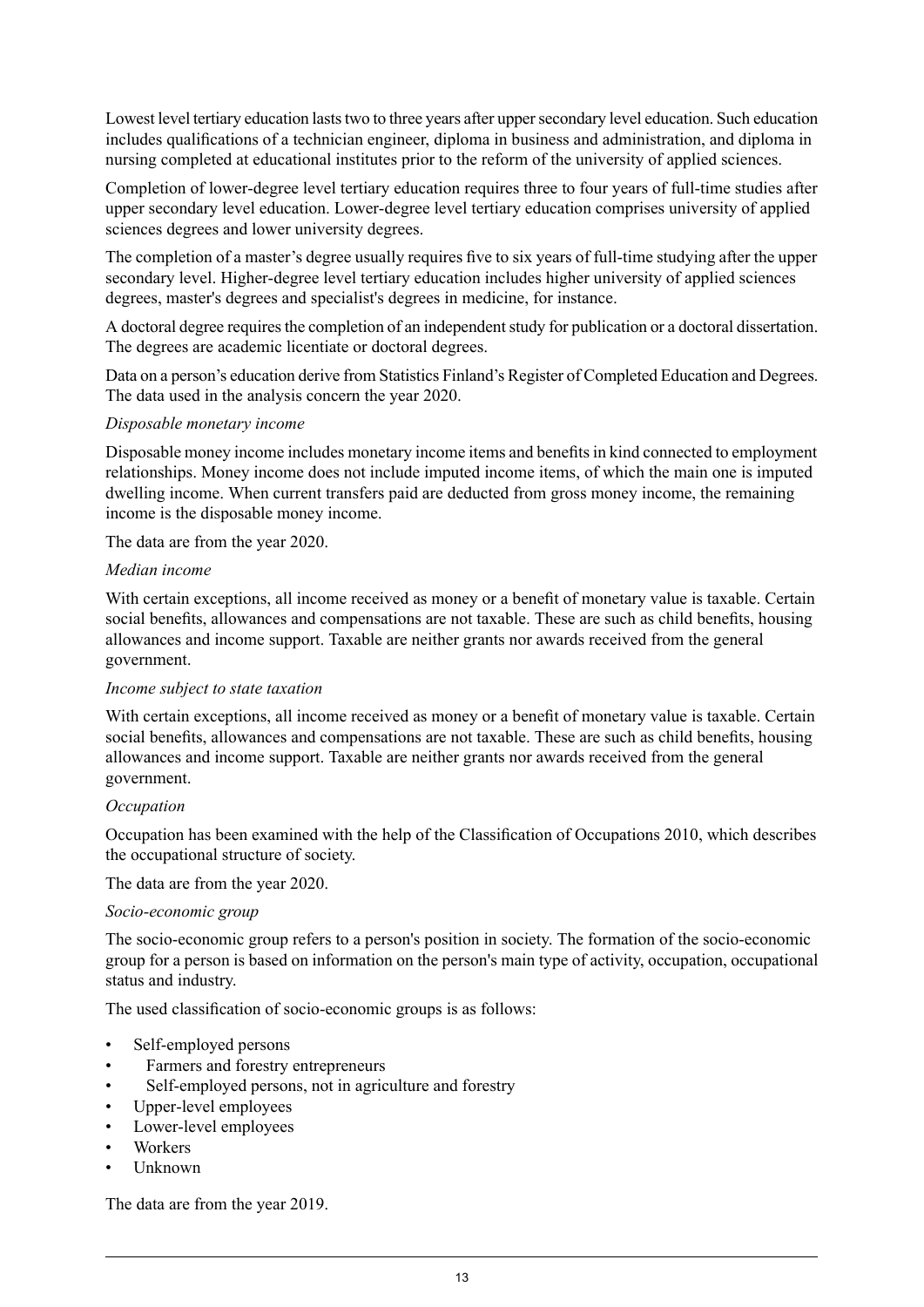## *Employer sector*

The employer sector classification describes the ownership and enterprise form of the workplace. It can be used to make a distinction between the public and private sectors, for example.

The classification used is as follows:

- Private sector
- **State**
- **Municipality**
- Other or unknown

Data on the employer sector are based on the data in Statistics Finland's Register of Enterprises and Establishments on the type of owner and legal form of enterprises.

The data are from the year 2019.

## 3. Correctness and accuracy of data

The basic data of the election statistics derive from the Ministry of Justice's election data system and from data supplied by the election authorities, which can be considered reliable.

## 4. Timeliness and accuracy of data

The confirmed data always differ somewhat from the figures of the preliminary statistics.

The results change once the result is confirmed in all respects: by voting district, municipality, wellbeing services county, party and number of votes gained by all candidates and by the elected councillors, whereby even their mutual order may change.

## 5. Accessibility and transparency/clarity of data

The first data, or preliminary statistics are published as soon as possible on the Internet, in the StatFin service and on the statistics pages on County elections. Election data by wellbeing services county, municipality and voting district and the numbers of votes gained by elected councillors are entered in the StatFin service.

Releases and tables concerning the elections in question are available in three languages (Finnish, Swedish and English) on the statistics pages on County elections. The second or final data after the election result is confirmed. After the confirmation of the election result, the confirmed data corresponding to the preliminary statistics are released on the statistics pages and the StatFin databases are updated.

## 6. Comparability of statistics

The municipal division of the election year is used in the statistics. If county elections are held in the year preceding a change in municipal division entering into force, they must be held in accordance with the new municipal division in the municipalities to which the change applies, the municipal division after the election year. The statistical grouping of municipalities (urban, semi-urban and rural) was introduced starting from the year 2000. Prior to that, municipalities were grouped as follows: towns and other municipalities.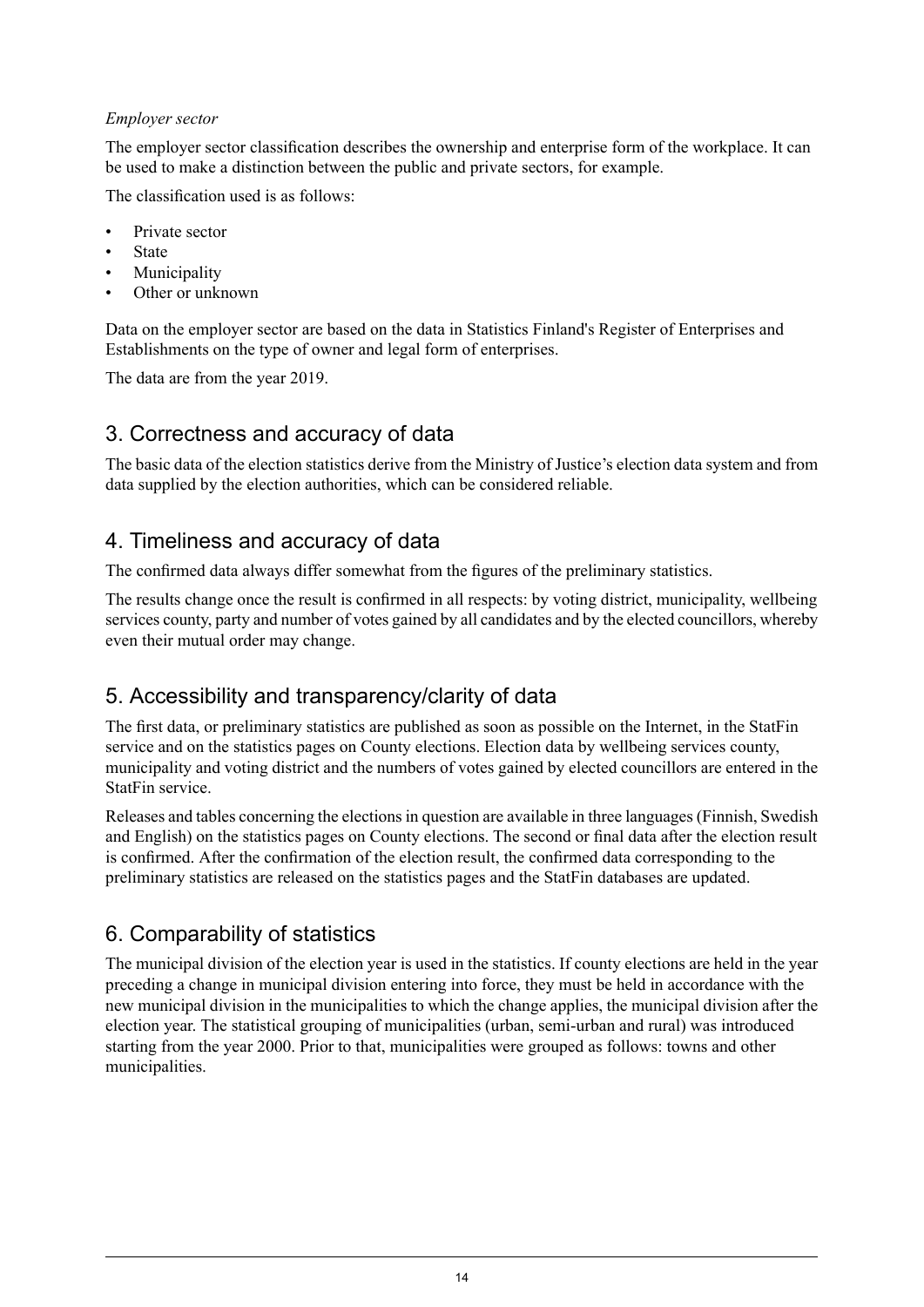## **Wellbeing services counties and the municipalities belonging to these in 2022**

| Wellbeing<br>services<br>county | Name of municipality and number |
|---------------------------------|---------------------------------|
| 01 East<br>Uusimaa              | 018 Askola                      |
|                                 | 407 Lapinjärvi                  |
|                                 | 434 Loviisa                     |
|                                 | 504 Myrskylä                    |
|                                 | 638 Porvoo                      |
|                                 | 616 Pukkila                     |
|                                 | 753 Sipoo                       |
| 02 Central                      | 106 Hyvinkää                    |
| Uusimaa                         | 186 Järvenpää                   |
|                                 | 543 Nurmijärvi                  |
|                                 | 505 Mäntsälä                    |
|                                 | 858 Tuusula                     |
|                                 | 611 Pornainen                   |
| 03 West                         | 049 Espoo                       |
| Uusimaa                         | 078 Hanko                       |
|                                 | 149 Ingå                        |
|                                 | 224 Karkkila                    |
|                                 | 235 Kauniainen                  |
|                                 | 257 Kirkkonummi                 |
|                                 | 444 Lohja                       |
|                                 | 710 Raasepori                   |
|                                 | 755 Siuntio                     |
|                                 | 927 Vihti                       |
| 04 Vantaa and 092 Vantaa        |                                 |
| Kerava                          | 245 Kerava                      |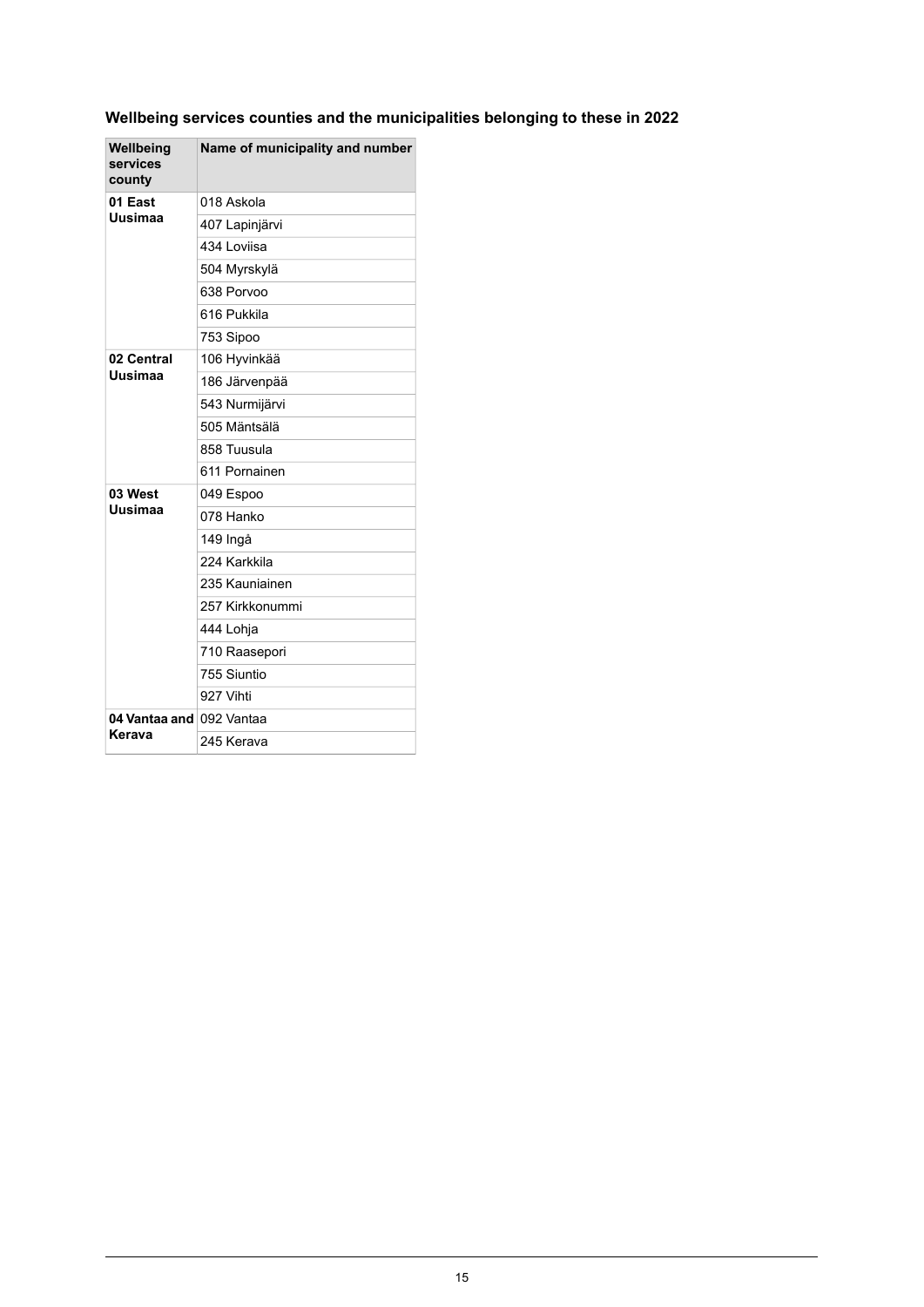| Wellbeing<br>services<br>county         | Name of municipality and number |
|-----------------------------------------|---------------------------------|
| 05 Southwest 019 Aura<br><b>Finland</b> |                                 |
|                                         | 202 Kaarina                     |
|                                         | 322 Kimitoön                    |
|                                         | 284 Koski TI                    |
|                                         | 304 Kustavi                     |
|                                         | 400 Laitila                     |
|                                         | 423 Lieto                       |
|                                         | 430 Loimaa                      |
|                                         | 480 Marttila                    |
|                                         | 481 Masku                       |
|                                         | 503 Mynämäki                    |
|                                         | 529 Naantali                    |
|                                         | 538 Nousiainen                  |
|                                         | 561 Oripää                      |
|                                         | 577 Paimio                      |
|                                         | 445 Pargas                      |
|                                         | 631 Pyhäranta.                  |
|                                         | 636 Pöytyä                      |
|                                         | 680 Raisio                      |
|                                         | 704 Rusko                       |
|                                         | 734 Salo                        |
|                                         | 738 Sauvo                       |
|                                         | 761 Somero                      |
|                                         | 833 Taivassalo                  |
|                                         | 853 Turku                       |
|                                         | 895 Uusikaupunki                |
|                                         | 918 Vehmaa                      |
| 06 Satakunta                            | 050 Eura                        |
|                                         | 051 Eurajoki                    |
|                                         | 079 Harjavalta                  |
|                                         | 102 Huittinen                   |
|                                         | 181 Jämijärvi                   |
|                                         | 214 Kankaanpää                  |
|                                         | 230 Karvia                      |
|                                         | 271 Kokemäki                    |
|                                         | 484 Merikarvia                  |
|                                         | 531 Nakkila                     |
|                                         | 608 Pomarkku                    |
|                                         | 609 Pori                        |
|                                         | 684 Rauma                       |
|                                         | 747 Siikainen                   |
|                                         | 783 Säkylä                      |
|                                         | 886 Ulvila                      |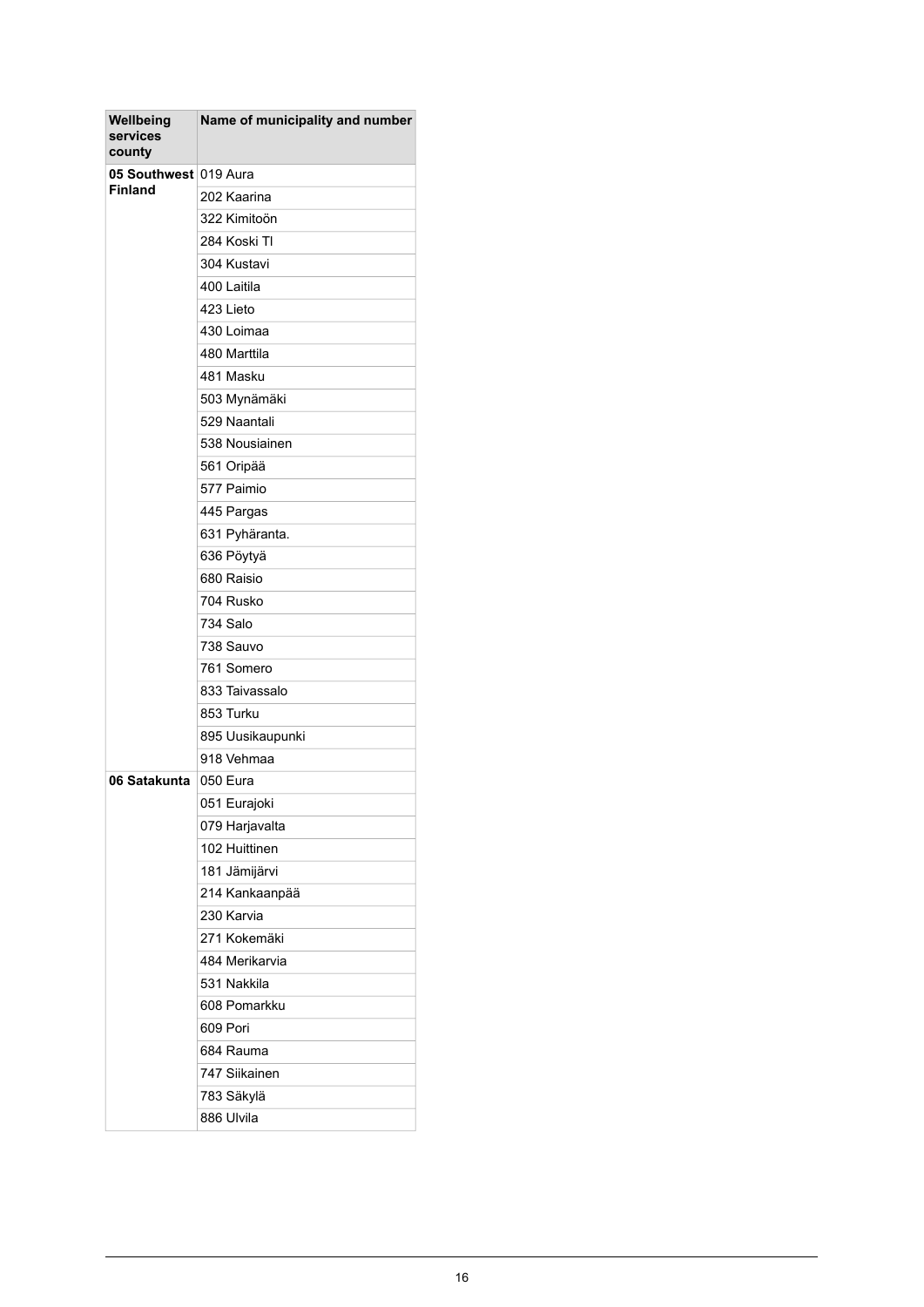| Wellbeing<br>services<br>county | Name of municipality and number |
|---------------------------------|---------------------------------|
| 07<br>Kanta-Häme                | 061 Forssa                      |
|                                 | 082 Hattula                     |
|                                 | 086 Hausjärvi                   |
|                                 | 103 Humppila                    |
|                                 | 109 Hämeenlinna                 |
|                                 | 165 Janakkala                   |
|                                 | 169 Jokioinen                   |
|                                 | 433 Loppi                       |
|                                 | 694 Riihimäki                   |
|                                 | 834 Tammela                     |
|                                 | 981 Ypäjä                       |
| 08 Pirkanmaa ∣                  | 020 Akaa                        |
|                                 | 108 Hämeenkyrö                  |
|                                 | 143 Ikaalinen                   |
|                                 | 177 Juupajoki                   |
|                                 | 211 Kangasala                   |
|                                 | 250 Kihniö                      |
|                                 | 291 Kuhmoinen                   |
|                                 | 418 Lempäälä                    |
|                                 | 508 Mänttä-Vilppula             |
|                                 | 536 Nokia                       |
|                                 | 562 Orivesi                     |
|                                 | 581 Parkano                     |
|                                 | 604 Pirkkala                    |
|                                 | 619 Punkalaidun                 |
|                                 | 635 Pälkäne                     |
|                                 | 702 Ruovesi                     |
|                                 | 790 Sastamala                   |
|                                 | 837 Tampere                     |
|                                 | 887 Urjala                      |
|                                 | 908 Valkeakoski                 |
|                                 | 922 Vesilahti                   |
|                                 | 936 Virrat                      |
|                                 | 980 Ylöjärvi                    |
| 09                              | 016 Asikkala                    |
| Päijät-Häme                     | 081 Hartola                     |
|                                 | 111 Heinola                     |
|                                 | 098 Hollola                     |
|                                 | 142 litti                       |
|                                 | 316 Kärkölä                     |
|                                 | 398 Lahti                       |
|                                 | 560 Orimattila                  |
|                                 | 576 Padasjoki                   |
|                                 | 781 Sysmä                       |
|                                 |                                 |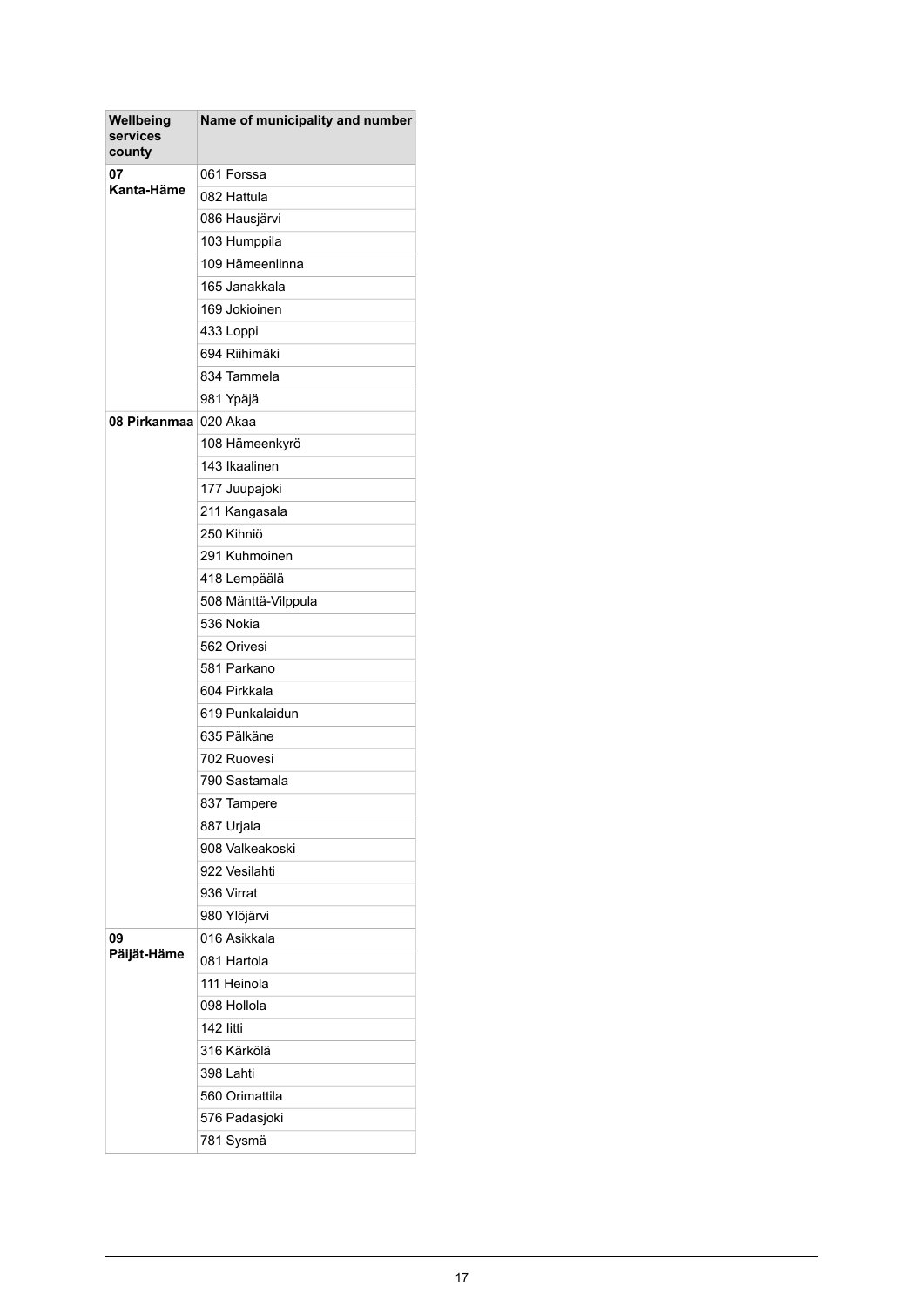| Wellbeing<br>services<br>county | Name of municipality and number |
|---------------------------------|---------------------------------|
| 10                              | 075 Hamina                      |
| Kymenlaakso                     | 285 Kotka                       |
|                                 | 286 Kouvola                     |
|                                 | 489 Miehikkälä                  |
|                                 | 624 Pyhtää                      |
|                                 | 935 Virolahti                   |
| 11 South<br><b>Karelia</b>      | 153 Imatra                      |
|                                 | 405 Lappeenranta                |
|                                 | 416 Lemi                        |
|                                 | 441 Luumäki                     |
|                                 | 580 Parikkala                   |
|                                 | 689 Rautjärvi                   |
|                                 | 700 Ruokolahti                  |
|                                 | 739 Savitaipale                 |
|                                 | 831 Taipalsaari                 |
| 12 South                        | 046 Enonkoski                   |
| Savo                            | 097 Hirvensalmi                 |
|                                 | 178 Juva                        |
|                                 | 213 Kangasniemi                 |
|                                 | 491 Mikkeli                     |
|                                 | 507 Mäntyharju                  |
|                                 | 588 Pertunmaa                   |
|                                 | 593 Pieksämäki                  |
|                                 | 623 Puumala                     |
|                                 | 681 Rantasalmi                  |
|                                 | 740 Savonlinna                  |
|                                 | 768 Sulkava                     |
| <b>13 North Savo</b>            | 140 lisalmi                     |
|                                 | 171 Joroinen                    |
|                                 | 204 Kaavi                       |
|                                 | 239 Keitele                     |
|                                 | 263 Kiuruvesi                   |
|                                 | 297 Kuopio                      |
|                                 | 402 Lapinlahti                  |
|                                 | 420 Leppävirta                  |
|                                 | 595 Pielavesi                   |
|                                 | 686 Rautavaara                  |
|                                 | 749 Siilinjärvi                 |
|                                 | 762 Sonkajärvi                  |
|                                 | 778 Suonenjoki                  |
|                                 | 844 Tervo                       |
|                                 | 857 Tuusniemi                   |
|                                 | 915 Varkaus                     |
|                                 | 921 Vesanto                     |
|                                 | 925 Vieremä                     |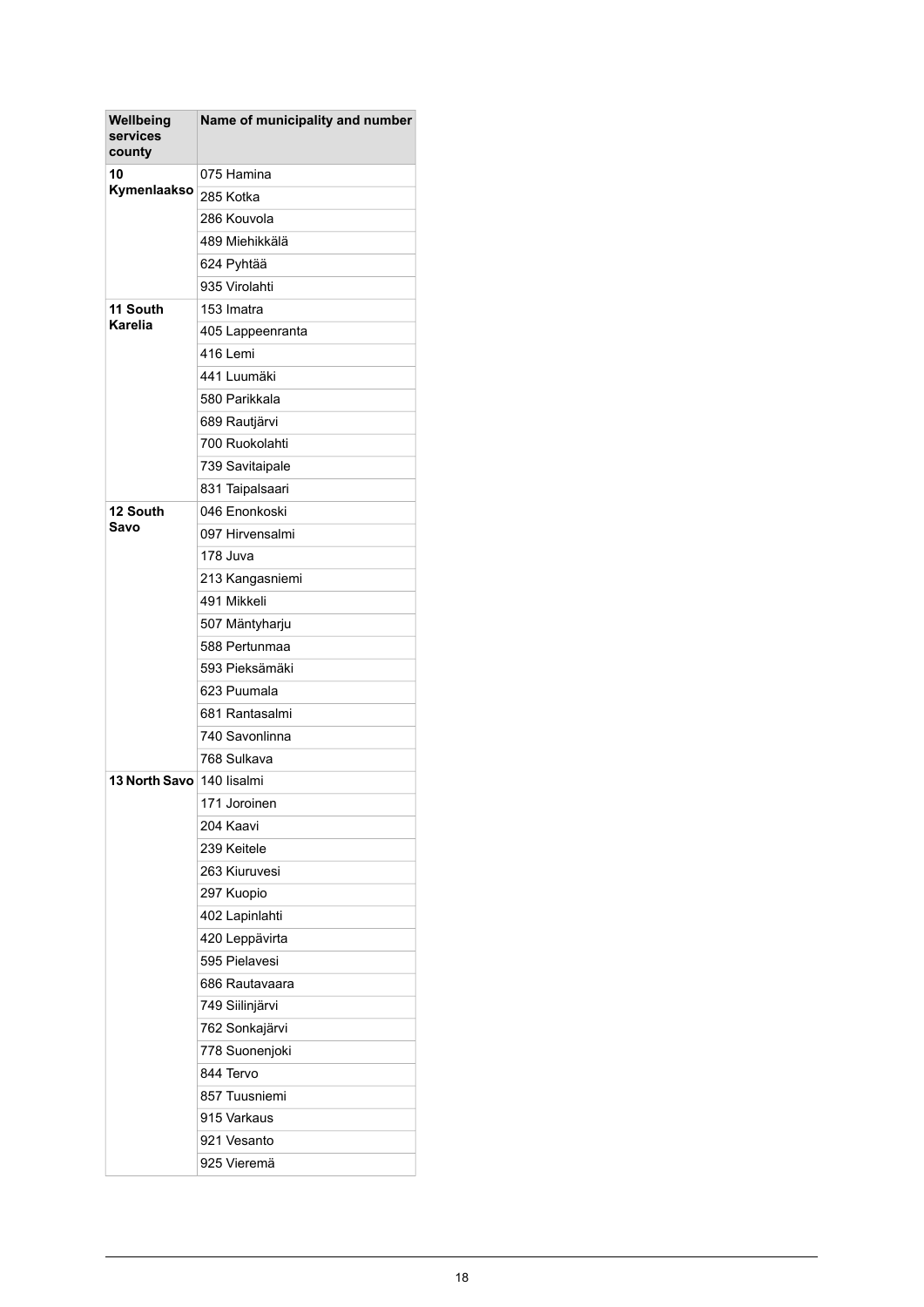| Wellbeing<br>services<br>county | Name of municipality and number |
|---------------------------------|---------------------------------|
| 14 North<br><b>Karelia</b>      | 090 Heinävesi                   |
|                                 | 146 Ilomantsi                   |
|                                 | 167 Joensuu                     |
|                                 | 176 Juuka                       |
|                                 | 260 Kitee                       |
|                                 | 276 Kontiolahti                 |
|                                 | 422 Lieksa                      |
|                                 | 426 Liperi                      |
|                                 | 541 Nurmes                      |
|                                 | 309 Outokumpu                   |
|                                 | 607 Polvijärvi                  |
|                                 | 707 Rääkkylä                    |
|                                 | 848 Tohmajärvi                  |
| <b>15 Central</b>               | 077 Hankasalmi                  |
| <b>Finland</b>                  | 172 Joutsa                      |
|                                 | 179 Jyväskylä                   |
|                                 | 182 Jämsä                       |
|                                 | 216 Kannonkoski                 |
|                                 | 226 Karstula                    |
|                                 | 249 Keuruu                      |
|                                 | 256 Kinnula                     |
|                                 | 265 Kivijärvi                   |
|                                 | 275 Konnevesi                   |
|                                 | 312 Kyyjärvi                    |
|                                 | 410 Laukaa                      |
|                                 | 435 Luhanka                     |
|                                 | 495 Multia                      |
|                                 | 500 Muurame                     |
|                                 | 592 Petäjävesi                  |
|                                 | 601 Pihtipudas                  |
|                                 | 729 Saarijärvi                  |
|                                 | 850 Toivakka                    |
|                                 | 892 Uurainen                    |
|                                 | 931 Viitasaari                  |
|                                 | 992 Äänekoski                   |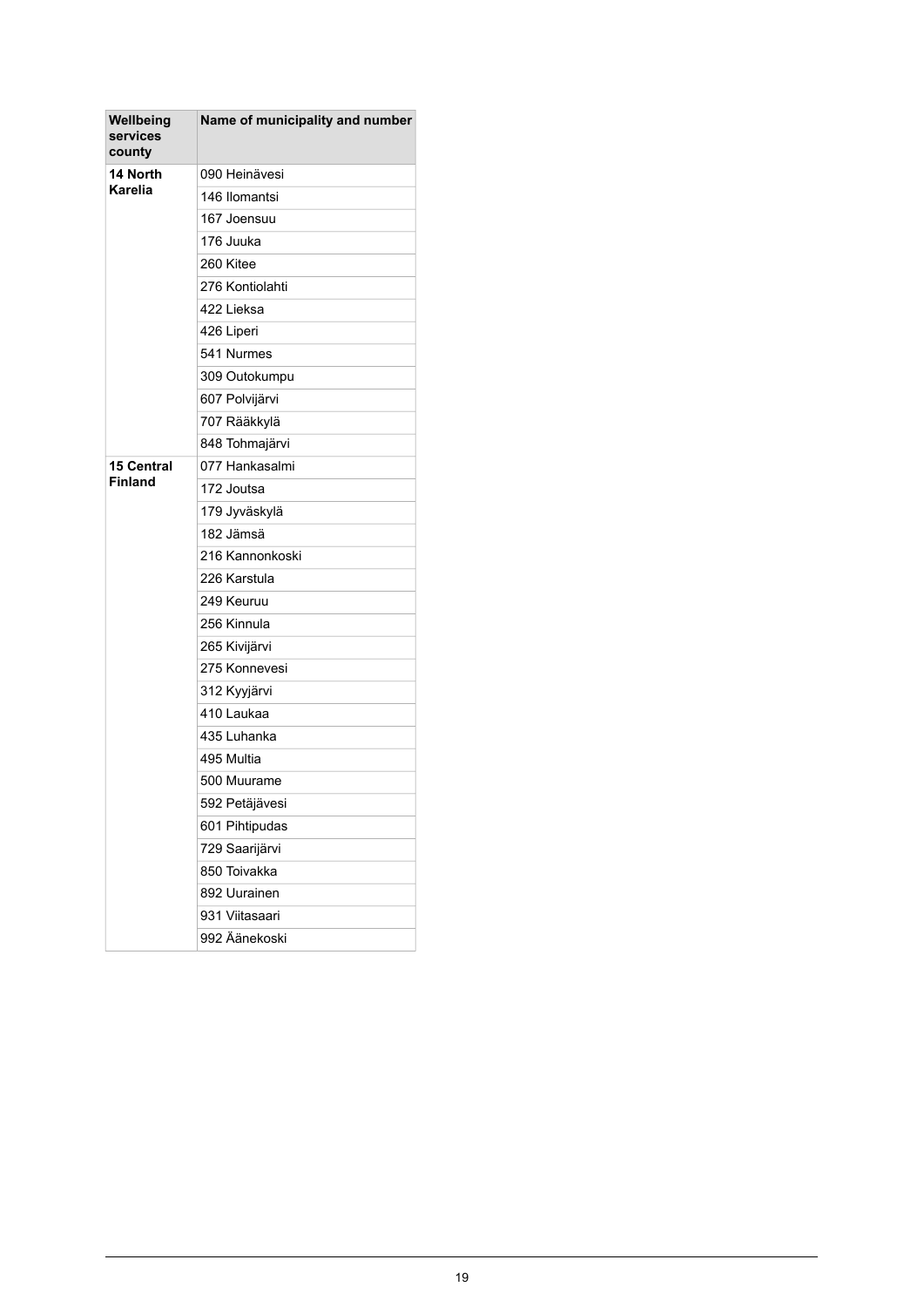| Wellbeing<br>services<br>county | Name of municipality and number |
|---------------------------------|---------------------------------|
| 16 South<br>Ostrobothnia        | 005 Alajärvi                    |
|                                 | 010 Alavus                      |
|                                 | 052 Evijärvi                    |
|                                 | 145 Ilmajoki                    |
|                                 | 151 Isojoki                     |
|                                 | 152 Isokyrö                     |
|                                 | 218 Karijoki                    |
|                                 | 232 Kauhajoki                   |
|                                 | 233 Kauhava                     |
|                                 | 300 Kuortane                    |
|                                 | 301 Kurikka                     |
|                                 | 403 Lappajärvi                  |
|                                 | 408 Lapua                       |
|                                 | 743 Seinäjoki                   |
|                                 | 759 Soini                       |
|                                 | 846 Teuva                       |
|                                 | 934 Vimpeli                     |
|                                 | 989 Ähtäri                      |
| 17                              | 231 Kaskinen                    |
| Ostrobothnia                    | 280 Korsnäs                     |
|                                 | 287 Kristinestad                |
|                                 | 288 Kronoby                     |
|                                 | 399 Laihia                      |
|                                 | 440 Larsmo                      |
|                                 | 475 Malax                       |
|                                 | 499 Korsholm                    |
|                                 | 545 Närpes                      |
|                                 | 599 Pedersöre                   |
|                                 | 598 Jakobstad                   |
|                                 | 893 Nykarleby                   |
|                                 | 905 Vaasa                       |
|                                 | 946 Vöyri                       |
| 18 Central                      | 074 Halsua                      |
| Ostrobothnia                    | 217 Kannus                      |
|                                 | 236 Kaustinen                   |
|                                 | 272 Kokkola                     |
|                                 | 421 Lestijärvi                  |
|                                 | 584 Perho                       |
|                                 | 849 Toholampi                   |
|                                 | 924 Veteli                      |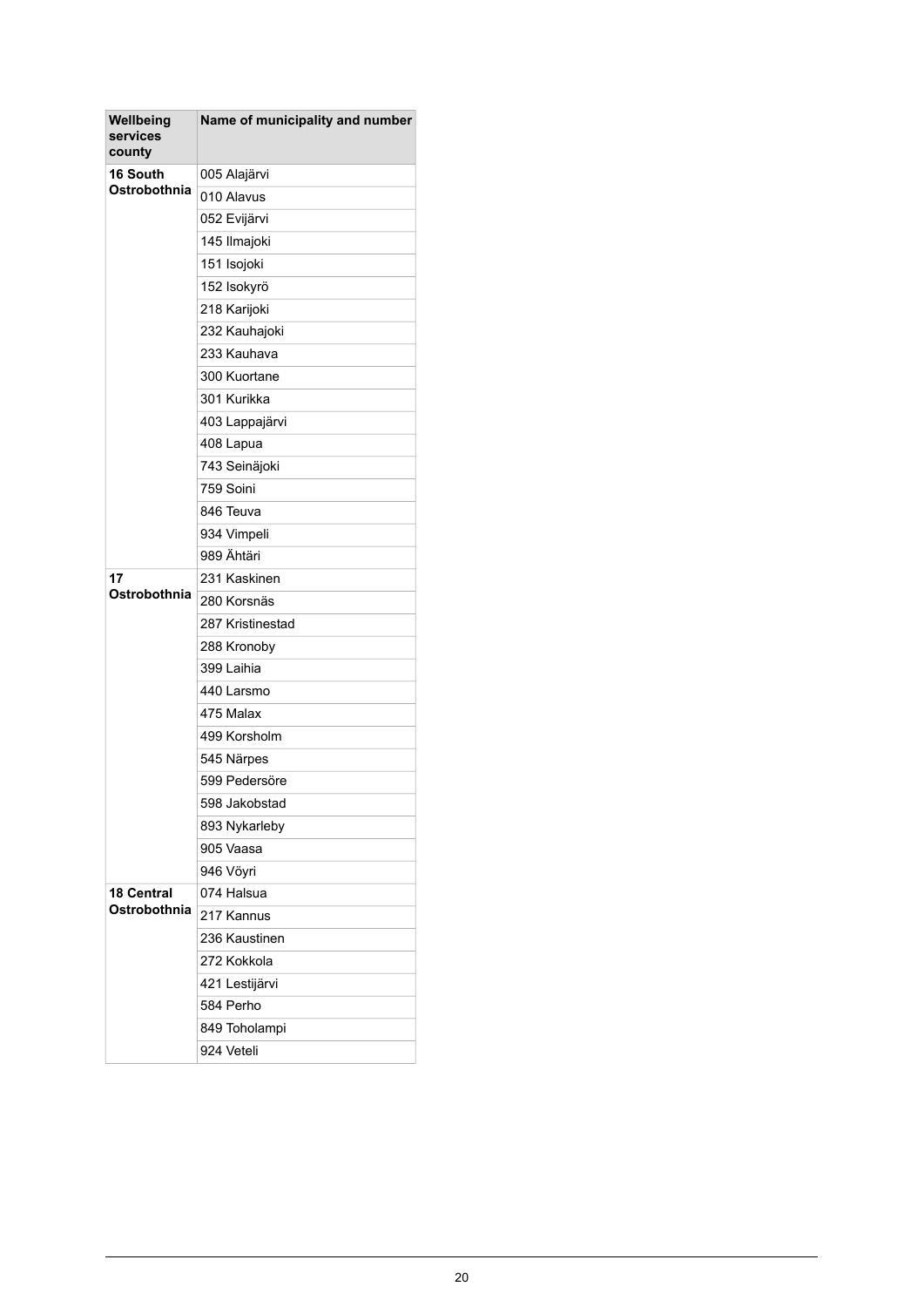| Wellbeing<br>services<br>county | Name of municipality and number |
|---------------------------------|---------------------------------|
| 19 North                        | 009 Alavieska                   |
| Ostrobothnia                    | 069 Haapajärvi                  |
|                                 | 071 Haapavesi                   |
|                                 | 072 Hailuoto                    |
|                                 | 139 li                          |
|                                 | 208 Kalajoki                    |
|                                 | 244 Kempele                     |
|                                 | 305 Kuusamo                     |
|                                 | 317 Kärsämäki                   |
|                                 | 425 Liminka                     |
|                                 | 436 Lumijoki                    |
|                                 | 483 Merijärvi                   |
|                                 | 494 Muhos                       |
|                                 | 535 Nivala                      |
|                                 | 563 Oulainen                    |
|                                 | 564 Oulu                        |
|                                 | 615 Pudasjärvi                  |
|                                 | 625 Pyhäjoki                    |
|                                 | 626 Pyhäjärvi                   |
|                                 | 630 Pyhäntä                     |
|                                 | 678 Raahe                       |
|                                 | 691 Reisjärvi                   |
|                                 | 746 Sievi                       |
|                                 | 748 Siikajoki                   |
|                                 | 791 Siikalatva                  |
|                                 | 832 Taivalkoski                 |
|                                 | 859 Tyrnävä                     |
|                                 | 889 Utajärvi                    |
|                                 | 785 Vaala                       |
|                                 | 977 Ylivieska                   |
| 20 Kainuu                       | 105 Hyrynsalmi                  |
|                                 | 205 Kajaani                     |
|                                 | 290 Kuhmo                       |
|                                 | 578 Paltamo                     |
|                                 | 620 Puolanka                    |
|                                 | 697 Ristijärvi                  |
|                                 | 765 Sotkamo                     |
|                                 | 777 Suomussalmi                 |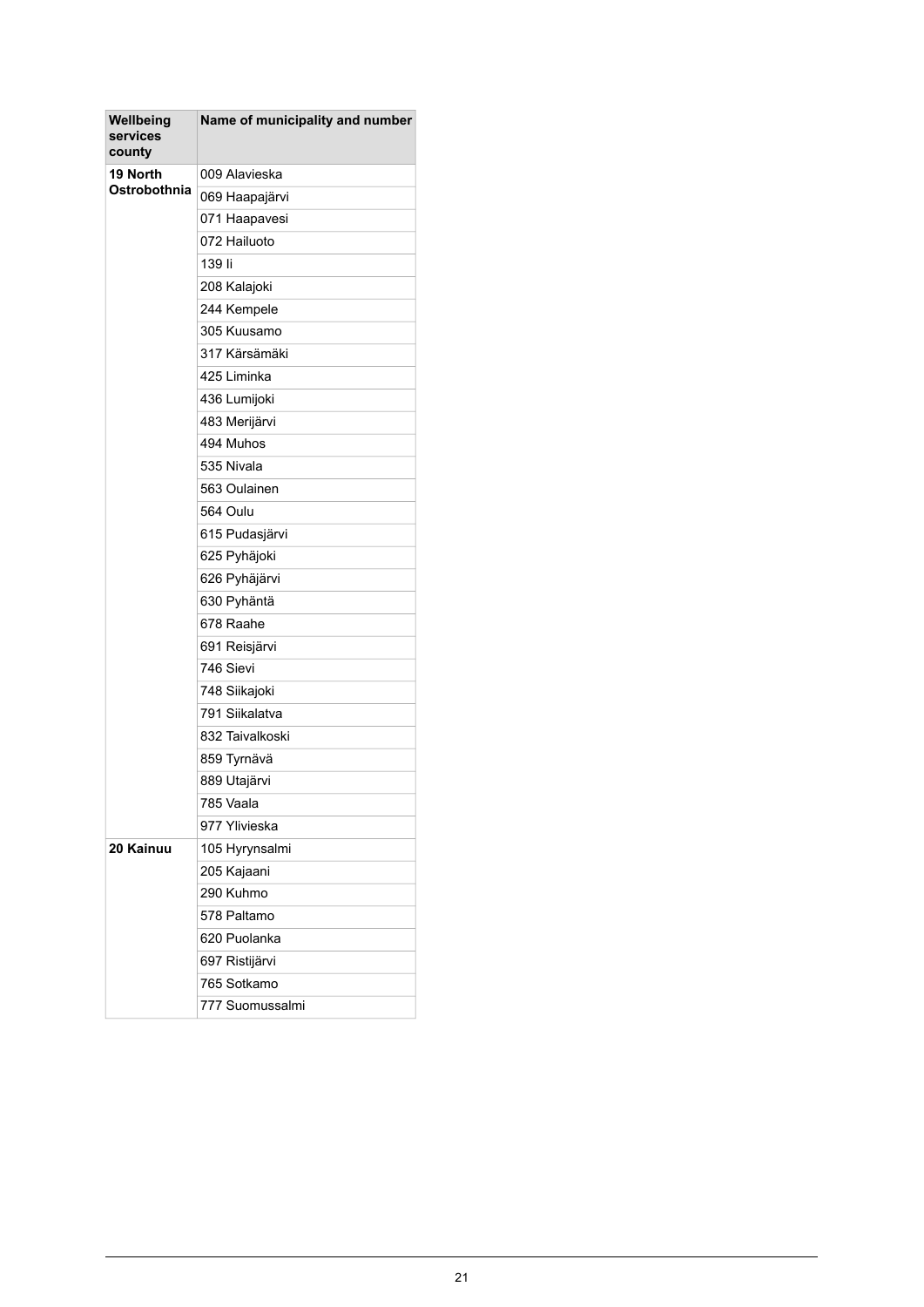| Wellbeing<br>services<br>county | Name of municipality and number |
|---------------------------------|---------------------------------|
| 21 Lapland                      | 047 Enontekiö                   |
|                                 | 148 Inari                       |
|                                 | 240 Kemi                        |
|                                 | 320 Kemijärvi                   |
|                                 | 241 Keminmaa                    |
|                                 | 261 Kittilä                     |
|                                 | 273 Kolari                      |
|                                 | 498 Muonio                      |
|                                 | 583 Pelkosenniemi               |
|                                 | 854 Pello                       |
|                                 | 614 Posio                       |
|                                 | 683 Ranua                       |
|                                 | 698 Rovaniemi                   |
|                                 | 732 Salla                       |
|                                 | 742 Savukoski                   |
|                                 | 751 Simo                        |
|                                 | 758 Sodankylä                   |
|                                 | 845 Tervola                     |
|                                 | 851 Tornio                      |
|                                 | 890 Utsjoki                     |
|                                 | 976 Ylitornio                   |

## 7. Coherence and consistency/uniformity and documentation

The Ministry of Justice publishes exhaustive information about different elections and the national candidate register and election result data on its web pages([www.vaalit.fi](http://www.vaalit.fi)). The statistics on advance voters published by the Ministry of Justice differ from Statistics Finland's statistics on advance voters, because they are defined on different grounds:

- The Ministry of Justice counts the number of advance voters from the number of those entitled to vote, whereas
- Statistics Finland counts the number of advance voters from the number of all persons who voted.

The classifications used in the statistics can be found on Statistics Finland's web pages.